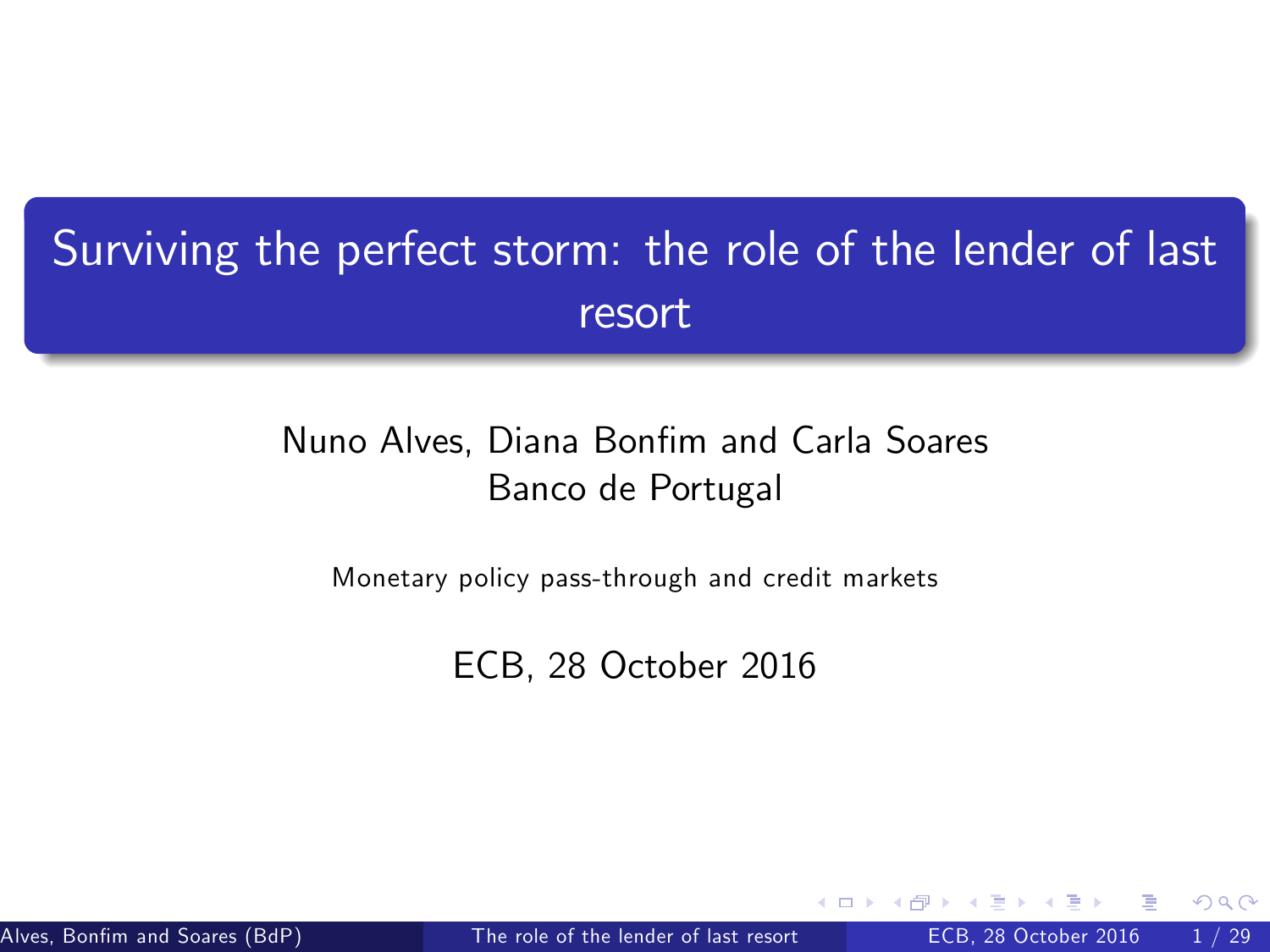Disclaimer

The views expressed in this paper are those of the authors and do not reflect the views of the Banco de Portugal or the Eurosystem

 $200$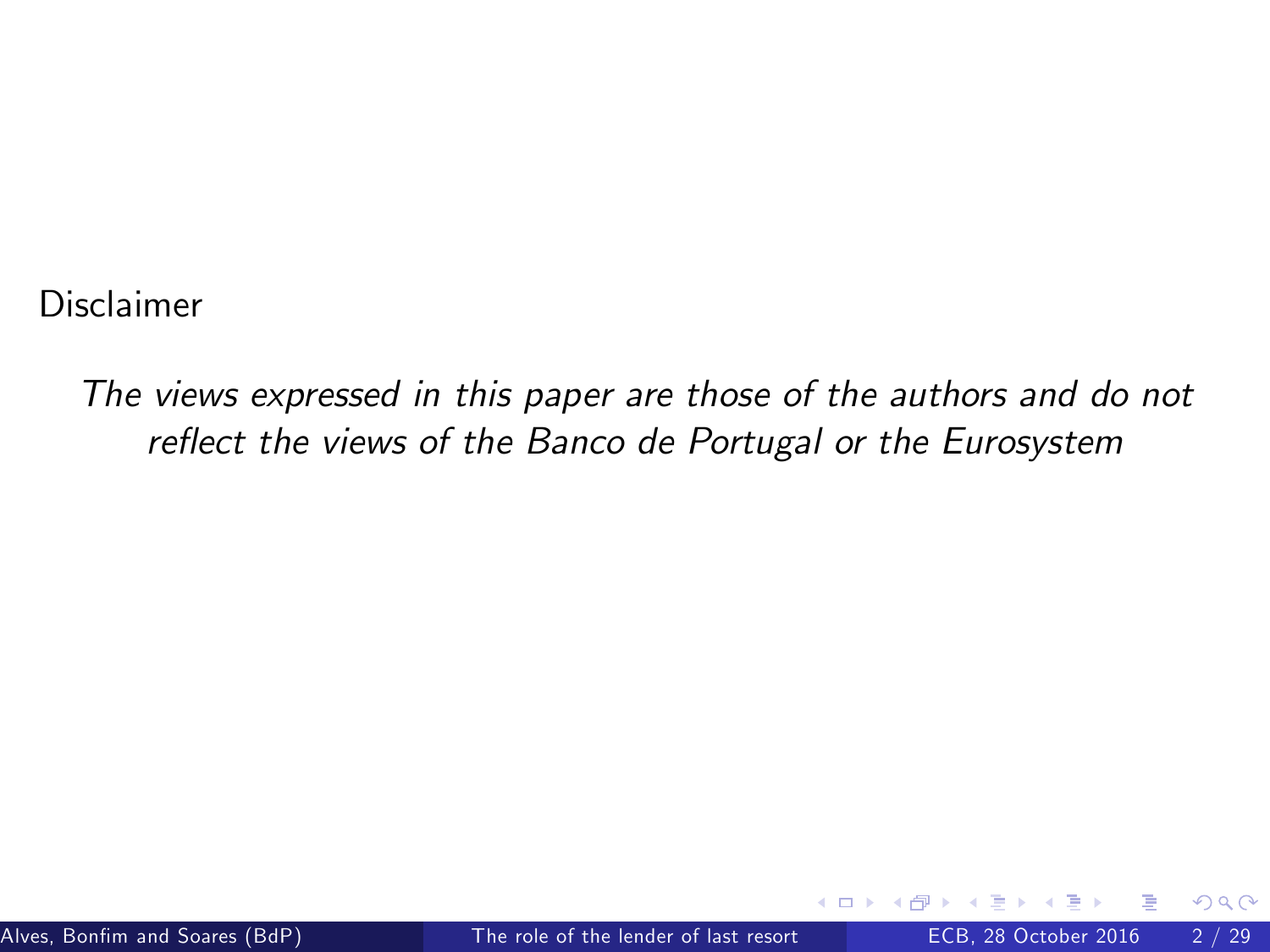Bagehot (1837):

The Bank of England [...] must in time of panic do what all other similar banks must do; [...] it must advance freely and vigorously to the public out of the reserve.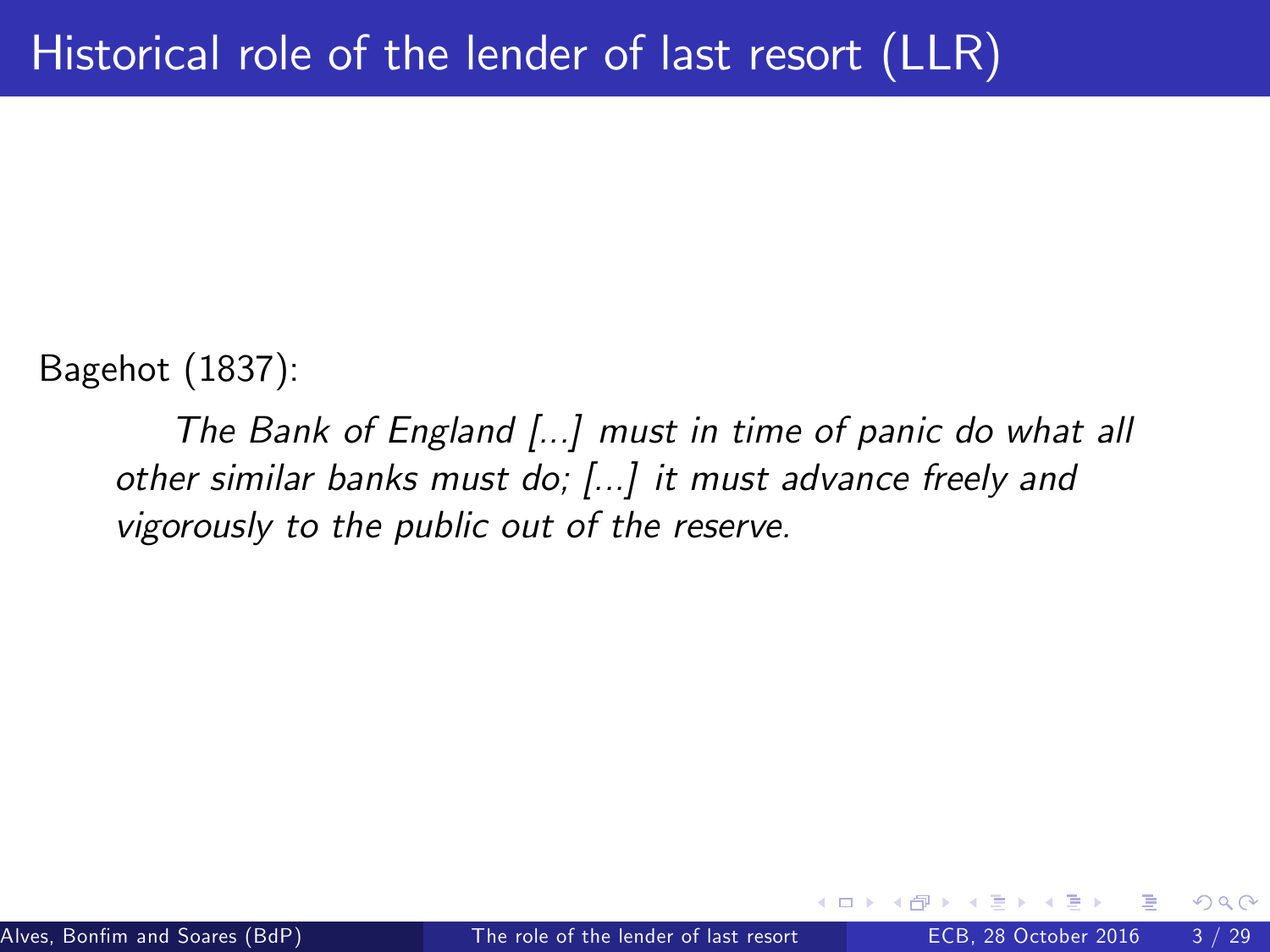- Extensive theoretical literature: Bagehot (1837), Goodfriend and King (1998), Kaufman (1991), Flannery (1996), Rochet and Tirole (1996), Goodhart (1999), Freixas et al. (1999), Freixas, Parigi and Rochet (2004), Rochet and Vives (2004), Repullo (2005), Ratnovski (2009).
- Where is the empirical evidence???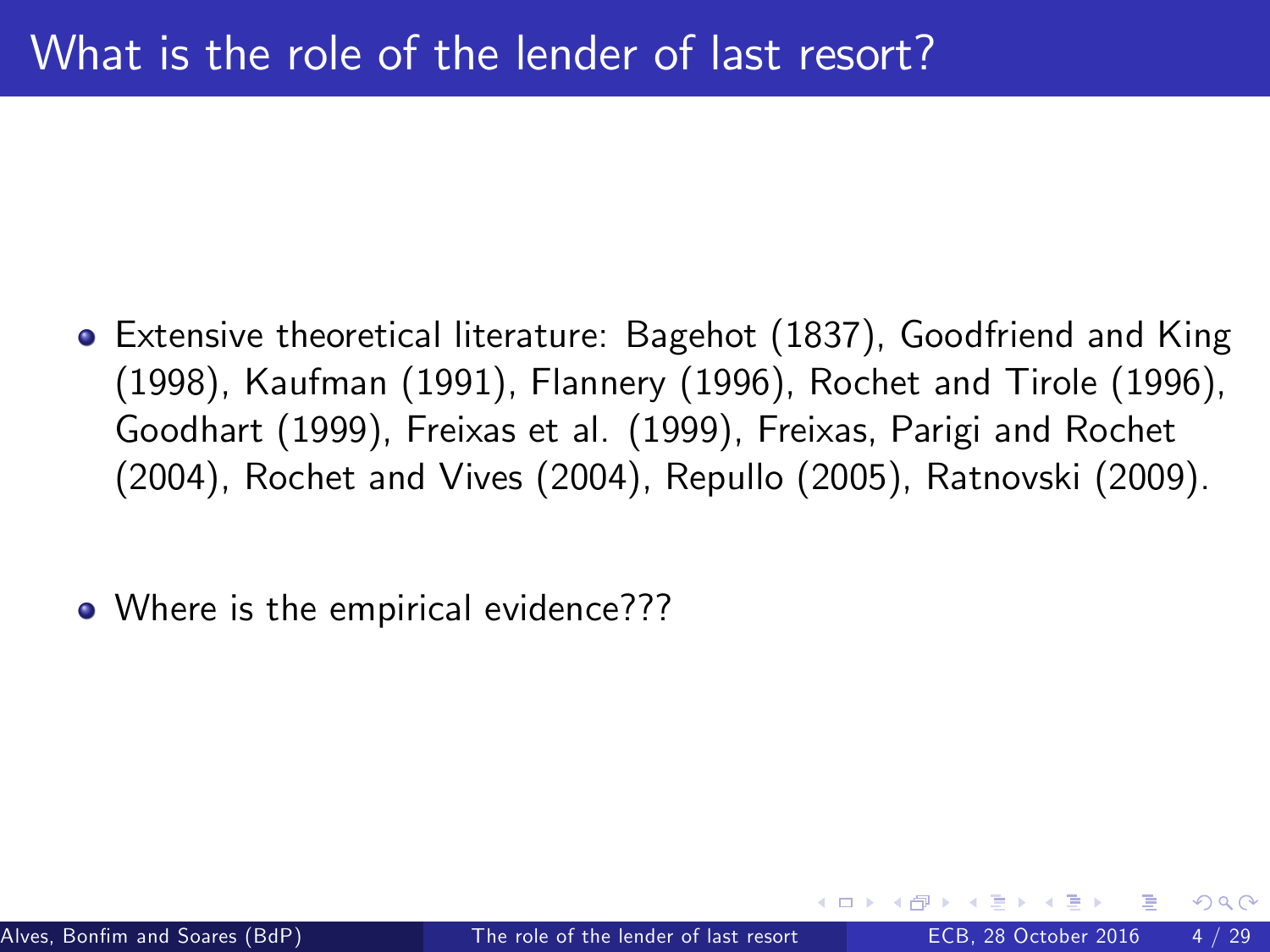#### Empirical evidence on the role of the lender of last resort

- Drechsler, Drechsel, Marquez-Ibanez and Schnabl (2016, JF), Who borrows from the lender of last resort?
	- Weekly data on bank-level ECB borrowing
	- Euro area banks used central bank funding to invest in distressed-sovereign debt (carry trade)
	- This risk-shifting behavior was stronger for weakly-capitalized banks.
	- These findings are **inconsistent** with the classical predictions of the lender of last resort theory: banks should borrow from the lender of last resort to avoid fire sales of their existing asset holdings. This should allow banks to continue lending to the economy, thereby **preventing a** credit crunch.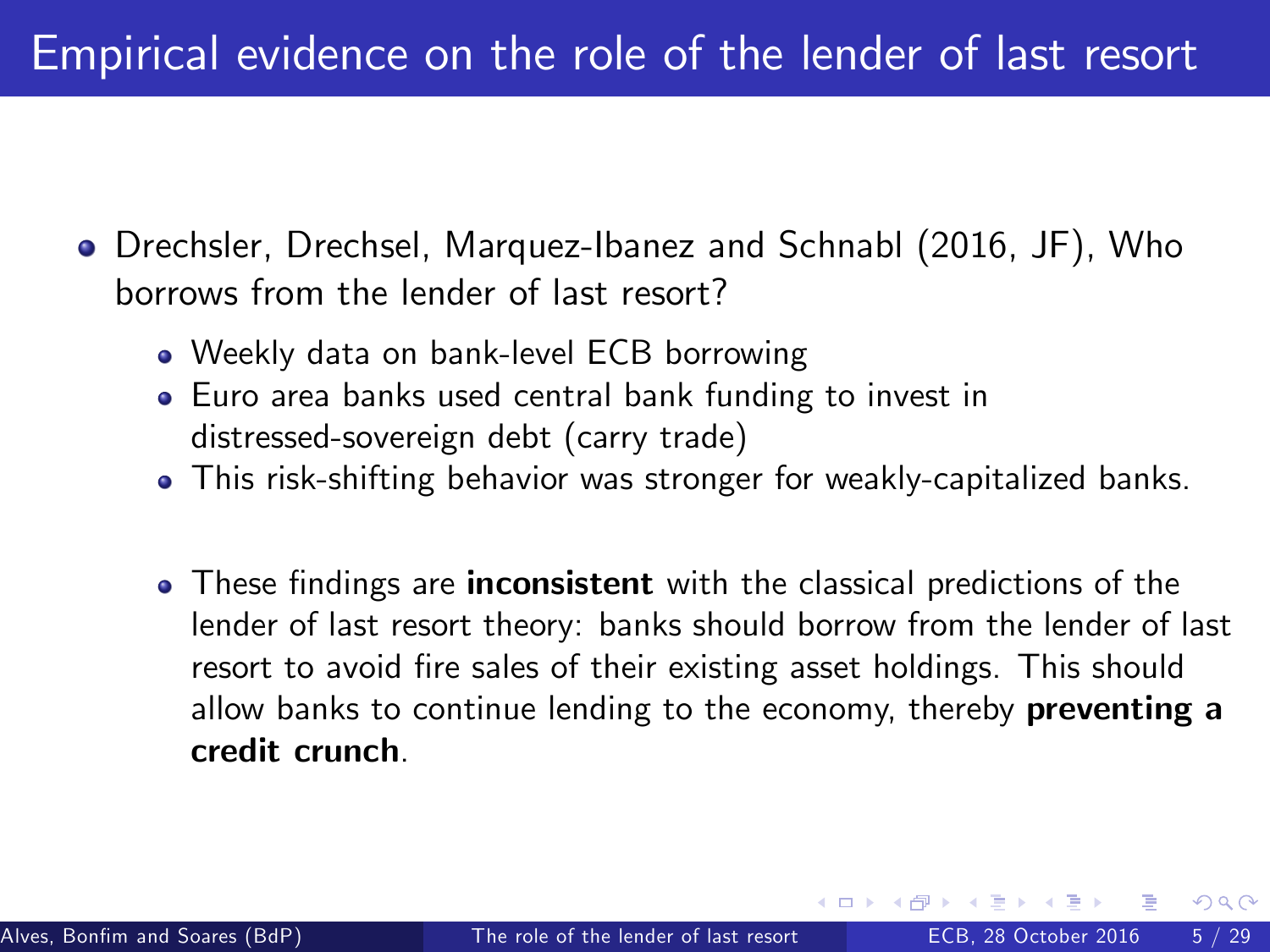### A perfect lab to look at the role of central banks during a crisis

"From May 2010 on, Portuguese banks lost access to international medium and long term wholesale debt markets." Financial Stability Report BdP, May 2012

This setting provides a unique setting to empirically assess the role of the lender of last resort in a crisis setting.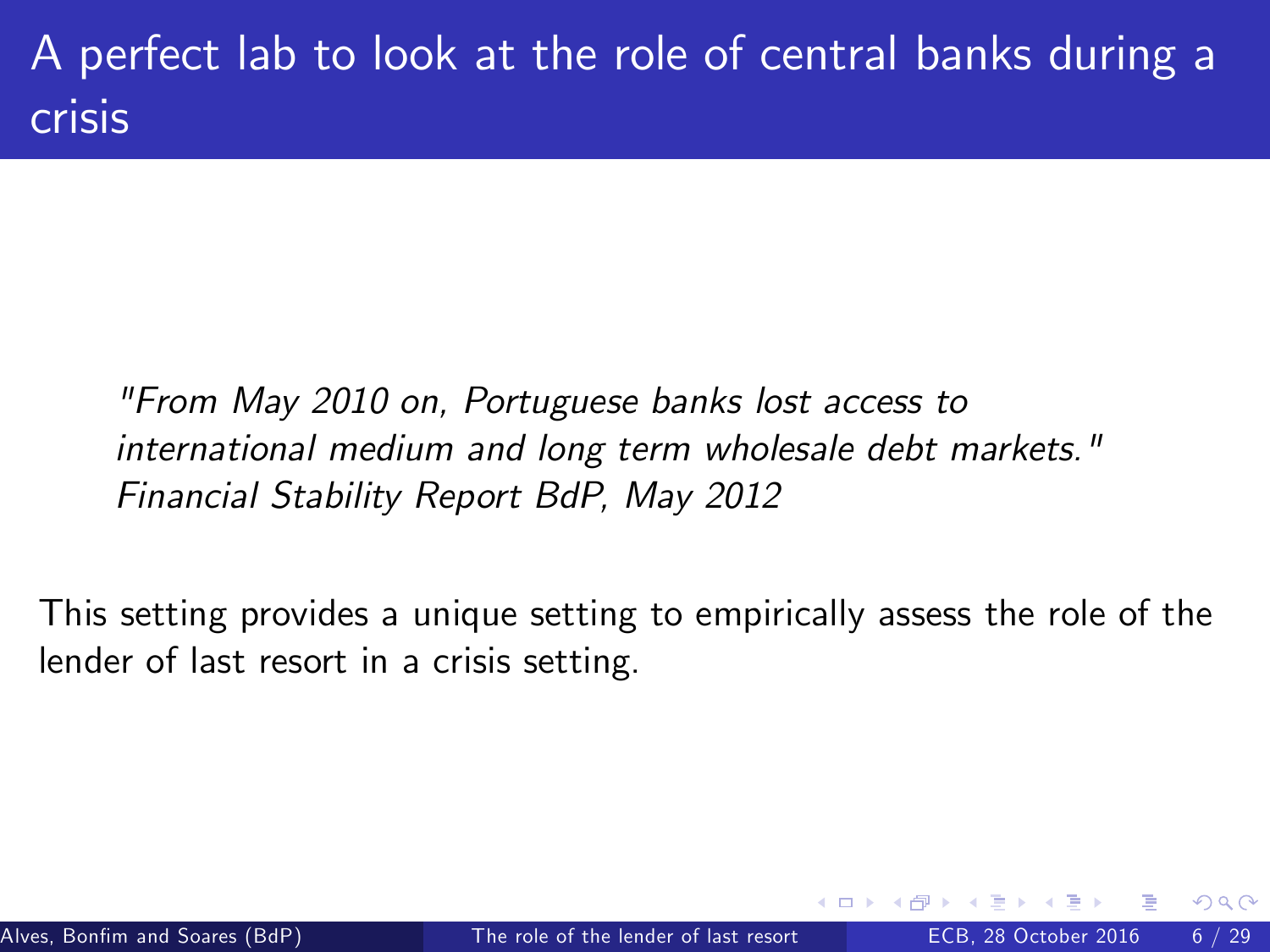...Portuguese banks were hardly affected:

- no exposure to subprime markets; residual exposure to US markets (including to Lehman)
- **•** some constraints in access to interbank funding during this period (Iyer et al, 2014, RFS) were easily accommodated with occasional access to monetary policy operations and with the issuance of bonds with government guarantees
- loan flows were hardly hit during this period, with credit growth rates remaining significantly above those of the euro area.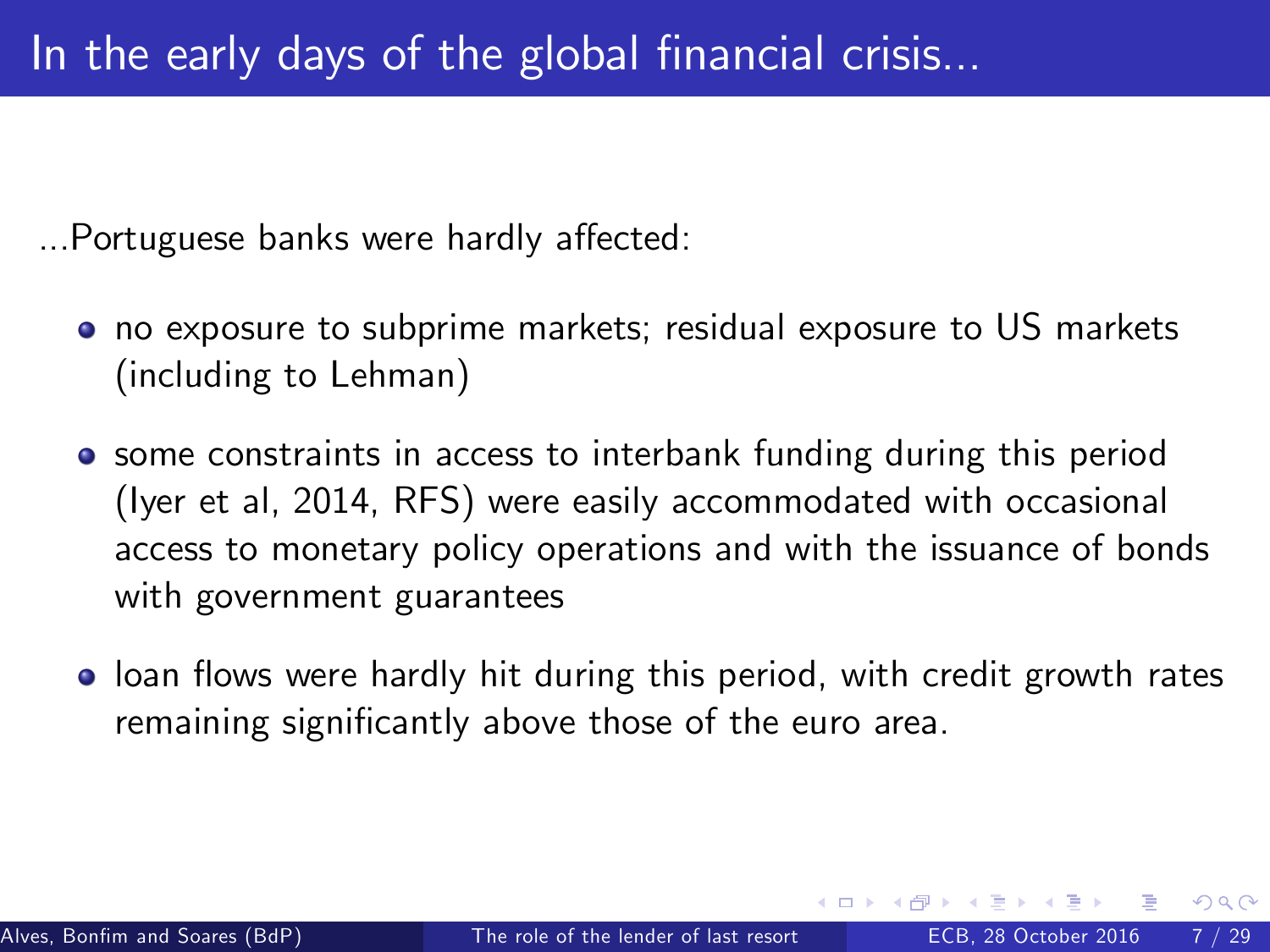- **Suddenly**, Portuguese banks entirely lost access to funding in international wholesale debt markets.
- Not due to intrinsic fragilities in the Portuguese banking system.
- Environment of heightened uncertainty in the beginning of the euro area crisis: after Greece asked for a bailout, investors were guessing who would be next.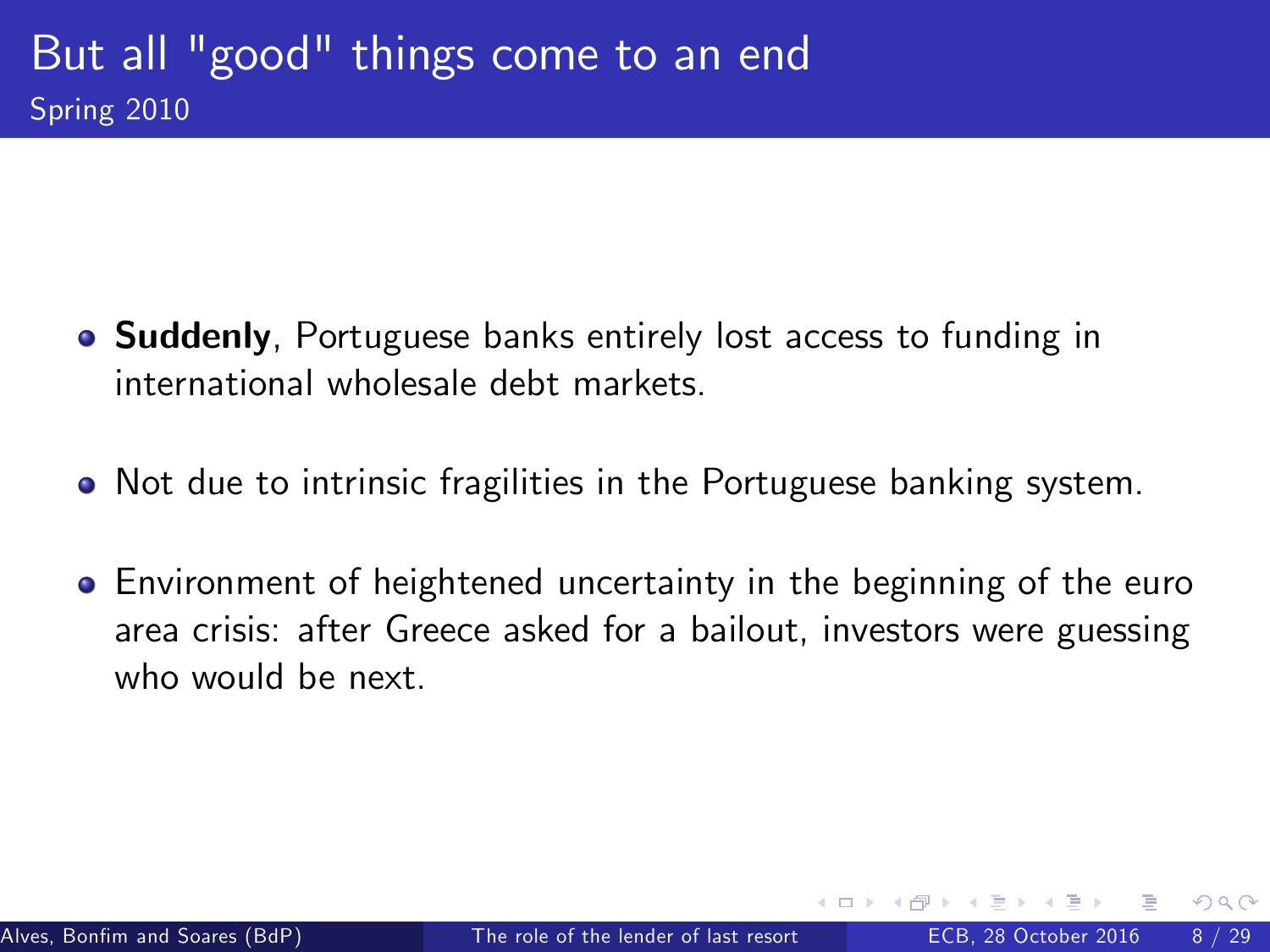#### **Portugal's economy**

# The importance of not being Greece

A government desperate to persuade markets that it is better than they fear Apr 22nd 2010, 10:36 I From the print edition

FORGET slogans about golden beaches or vinho verde. What the Portuguese government wants the world to know is simpler: Portugal is not Greece.

#### **Europe's government-bond markets**

## That sinking feeling

The bail-out has slowed but not stopped investor flight from Europe's periphery May 20th 2010, 7:11 | From the print edition

WHEN Europe's finance ministers emerged in the early hours of May 10th to announce a  $\epsilon$ 750 billion (\$950 billion) rescue of the embattled euro zone, some joked that they had thrown everything at the problem "including the kitchen sink".

イロメ イ母メ イヨメ イヨ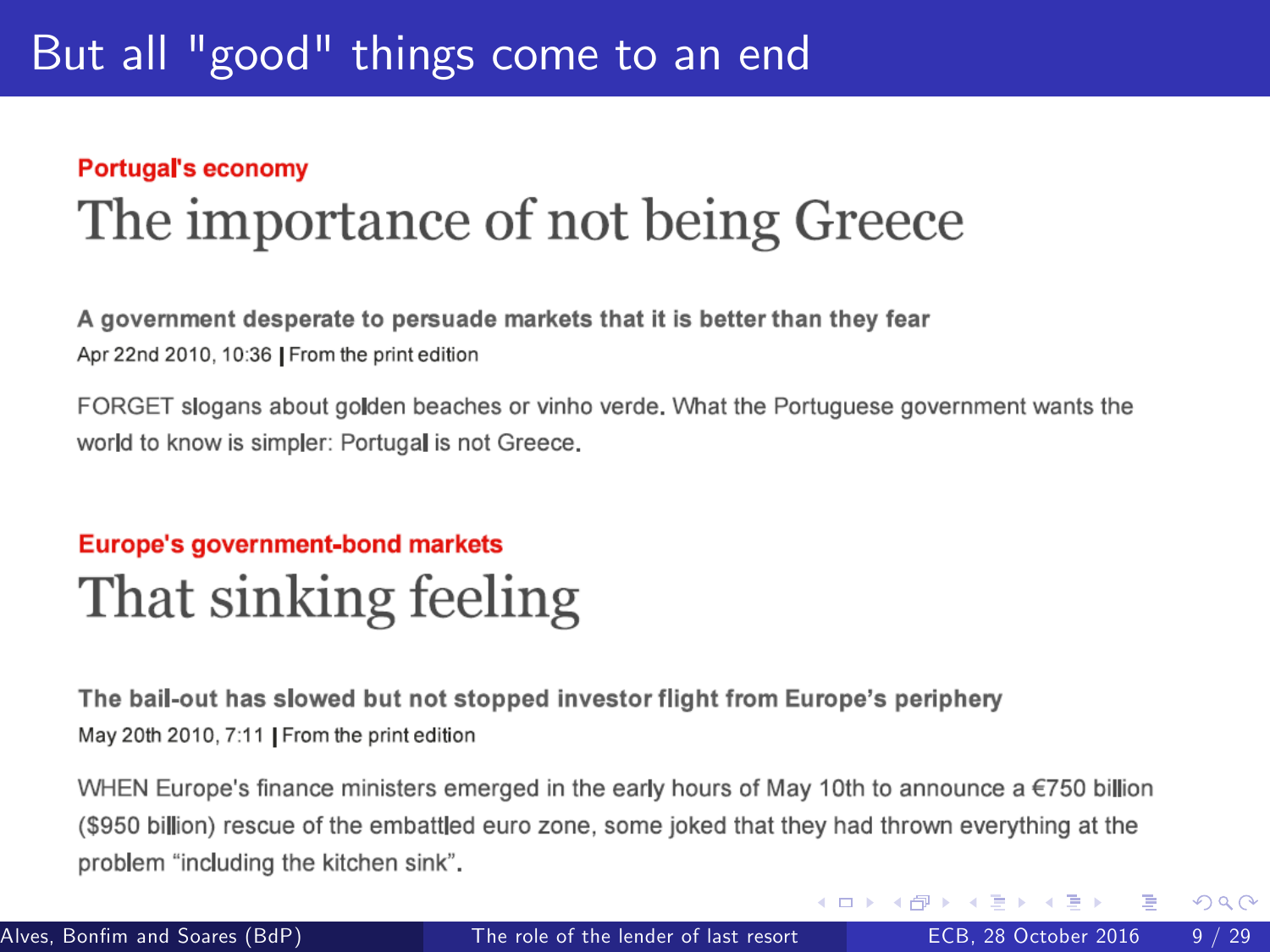#### Was this shock important?

- Portuguese banks were highly dependent on wholesale funding.
- This sudden loss of access to markets would be big enough to compromise the survival of many Portuguese banks.



Figure: Estimated kernel densities weighted by banks' assets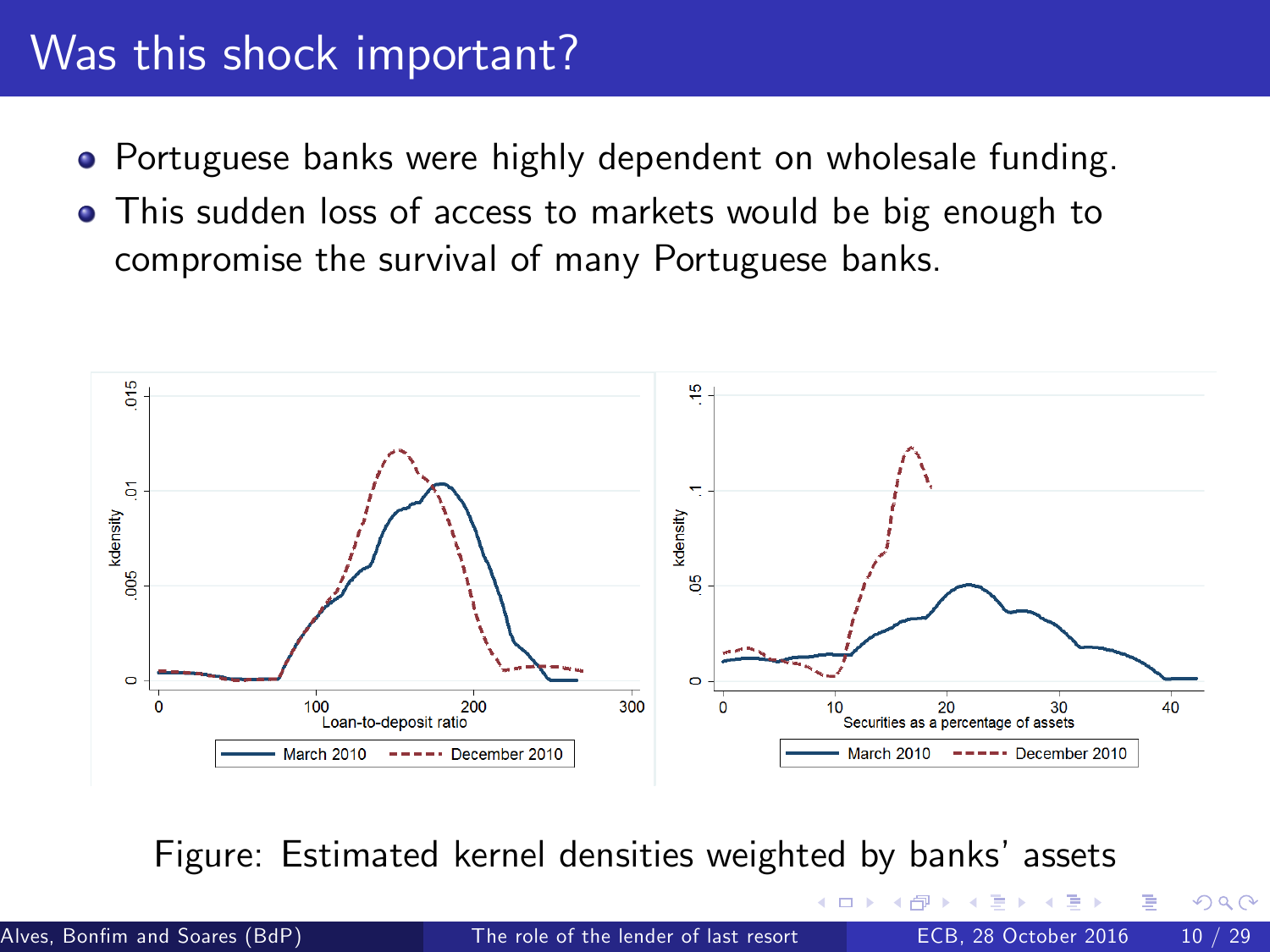#### The puzzle

Despite this huge shock, credit and total assets remained broadly stable. How did banks cope?



Figure: Estimated kernel densities weighted by banks' assets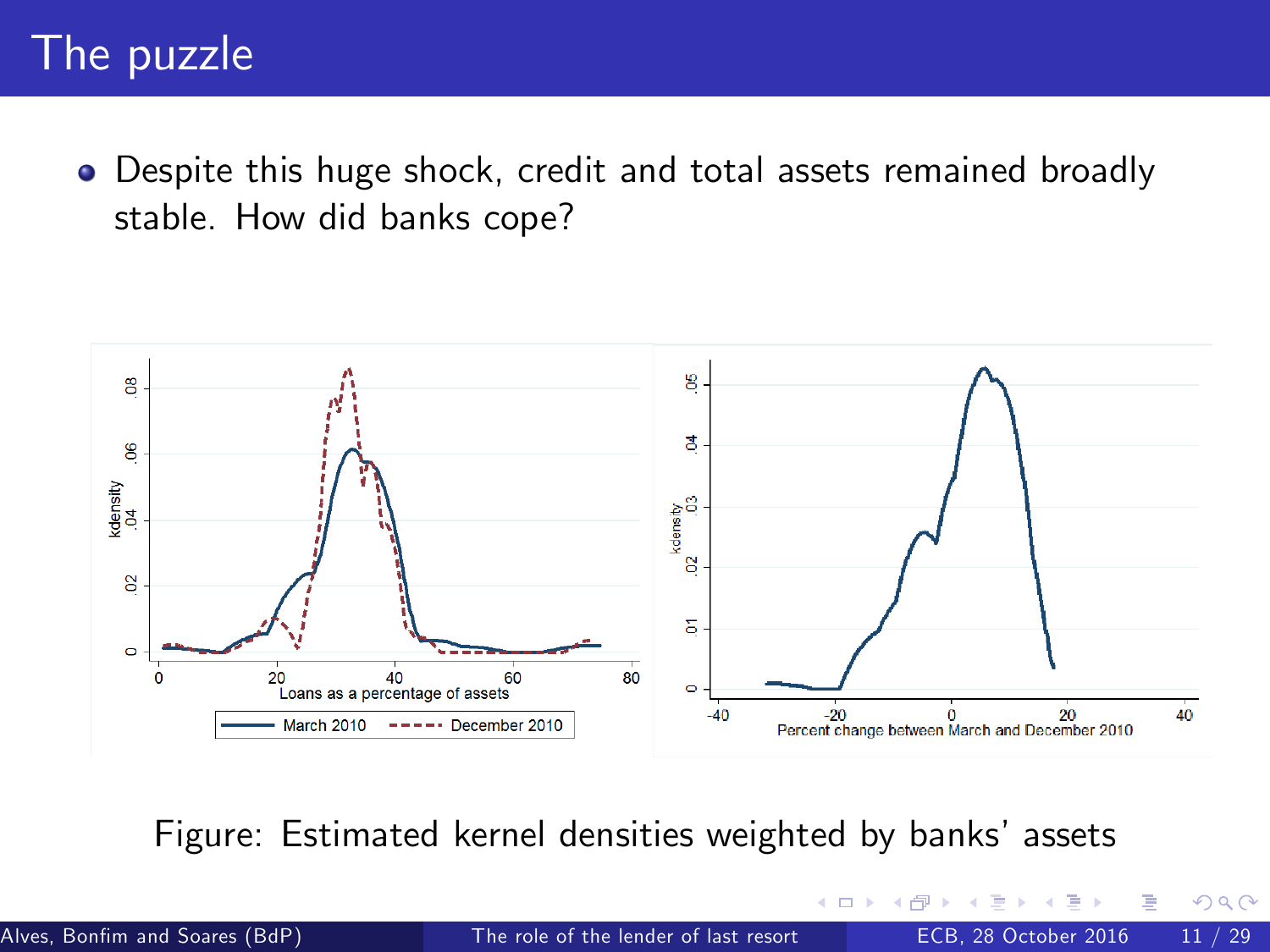#### The answer to the puzzle





Figure: Funding by securities and through the ECB as a percentage of total assets

Figure: Annual growth rate of loans to NFC

- The answer to this apparent puzzle lies in the lender of last resort support by the ECB.
- In less than two months, ECB funding increased by almost 25 p.p. of GDP.  $\Omega$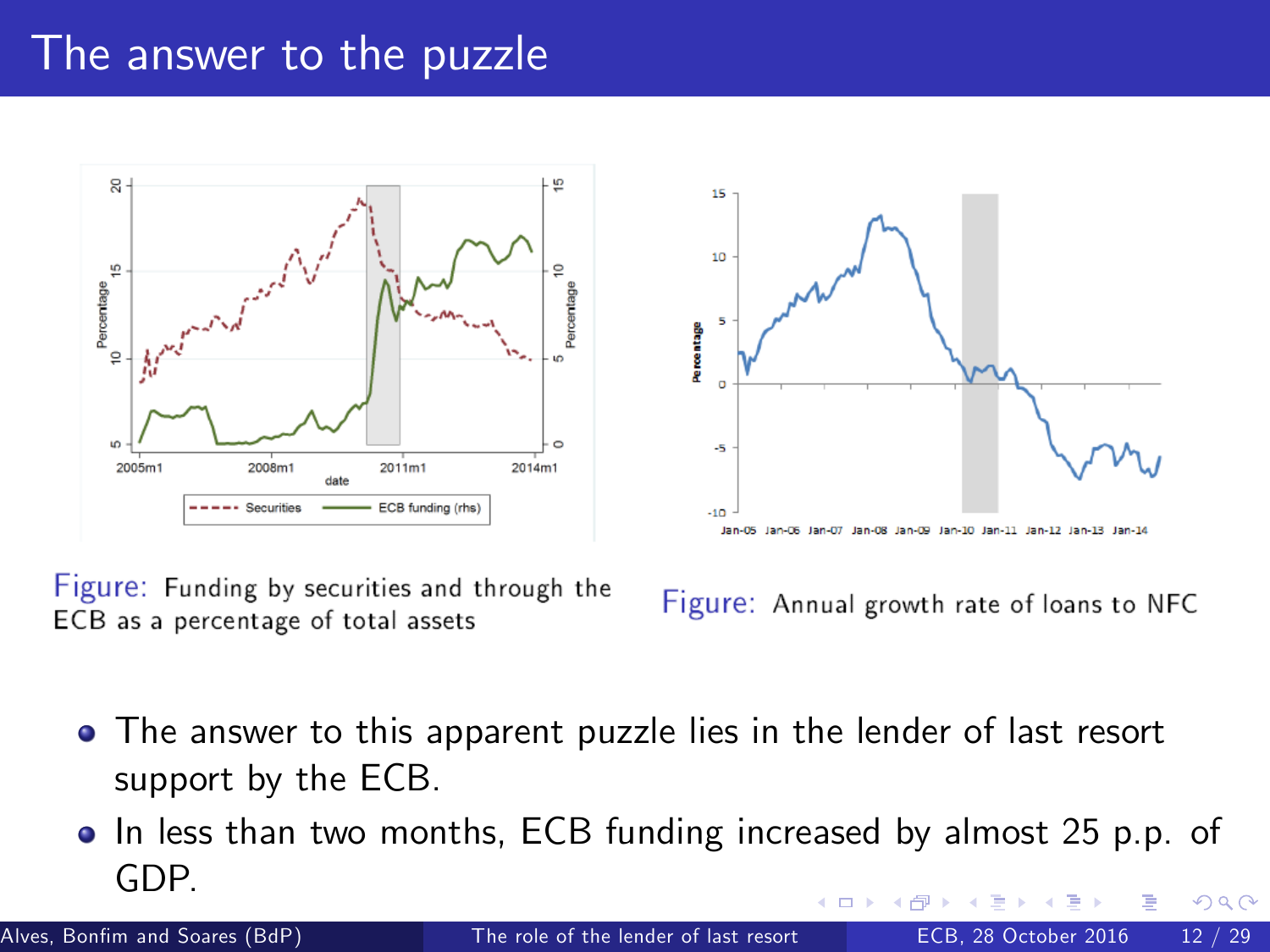- Central Credit Register (CRC) has data on all Portuguese bank loans (type of loan, amount and debtor). Select:
	- debtors: non-financial corporations
	- period: 2005-2013; monthly data
- Supervisory data on banks:
	- **•** balance sheet items
	- detailed liquidity reports
- Banks' holdings of sovereign debt
- Monetary policy data:
	- Banks' recourse to ECB funding
	- Banks' collateral pool

 $200$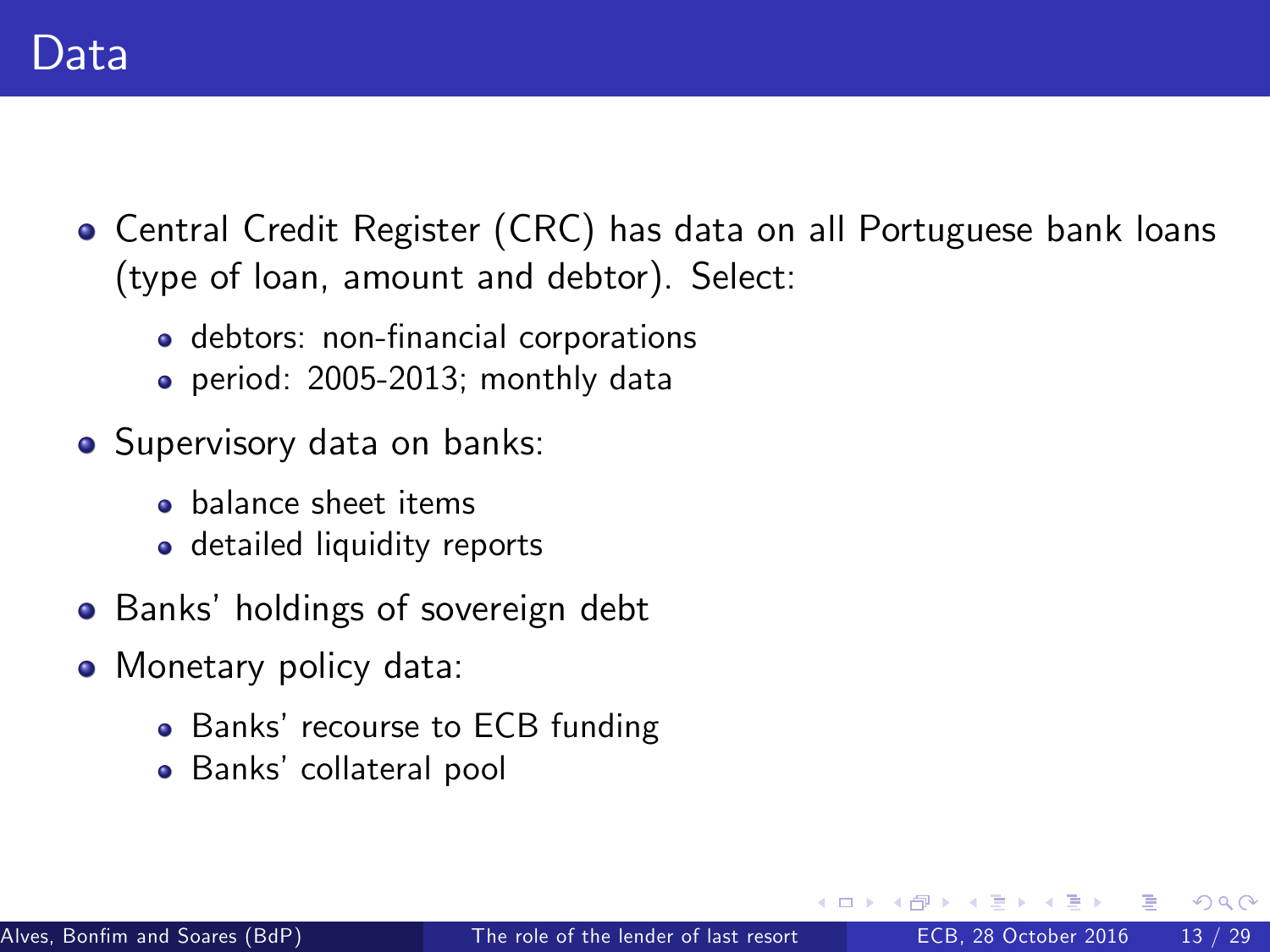$\Delta$ loan<sub>ii</sub><sub>T</sub> = c + α<sub>i</sub> + β $\Delta$ ECB funding<sub>iT -4</sub> + δ $X$ <sub>iT -9</sub> + ε<sub>ii</sub><sub>T</sub>

 $i$  firm,  $j$  bank,  $T$  fixed to December 2010.

 $\Delta$ loan<sub>ii</sub> defined at the firm-bank level; includes unused credit lines; log change between March 2010 and December 2010.

 $\Delta ECB$  funding<sub>iT -4</sub> change in ECB funding between March 2010 and August 2010.

 $X_{iT-9}$  bank controls measured at March 2010 (to mitigate endogeneity concerns).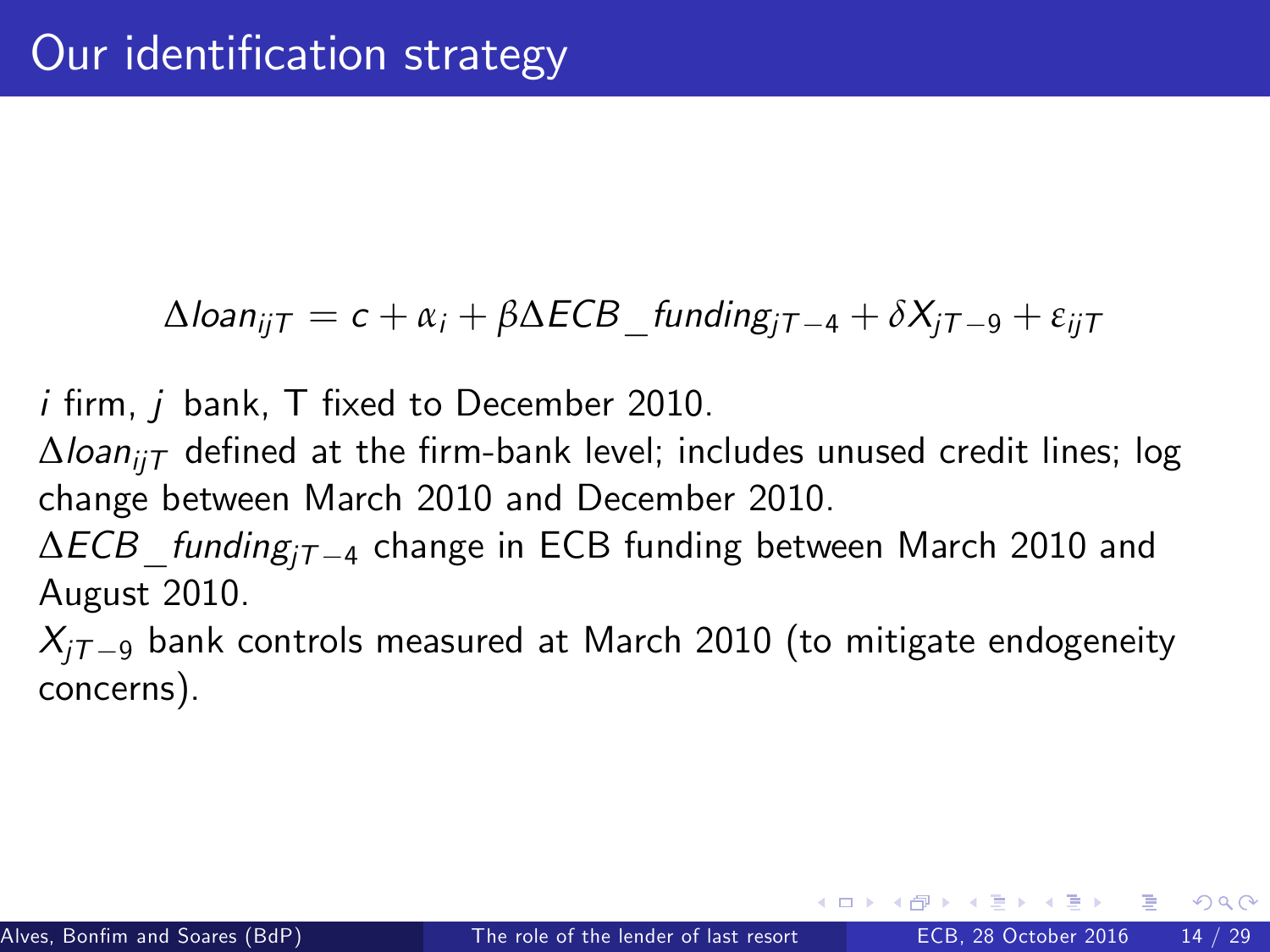- **.** Using micro data at the bank-firm level is critical for identification: we need to know which banks had access to ECB funding and to whom did they lend to.
- We consider only firms with at least two lending relationships (Khwaja and Mian, 2008).
- $\bullet$  We use firm fixed effects.
- <span id="page-14-0"></span>• This strategy allows to control for loan demand at the firm level.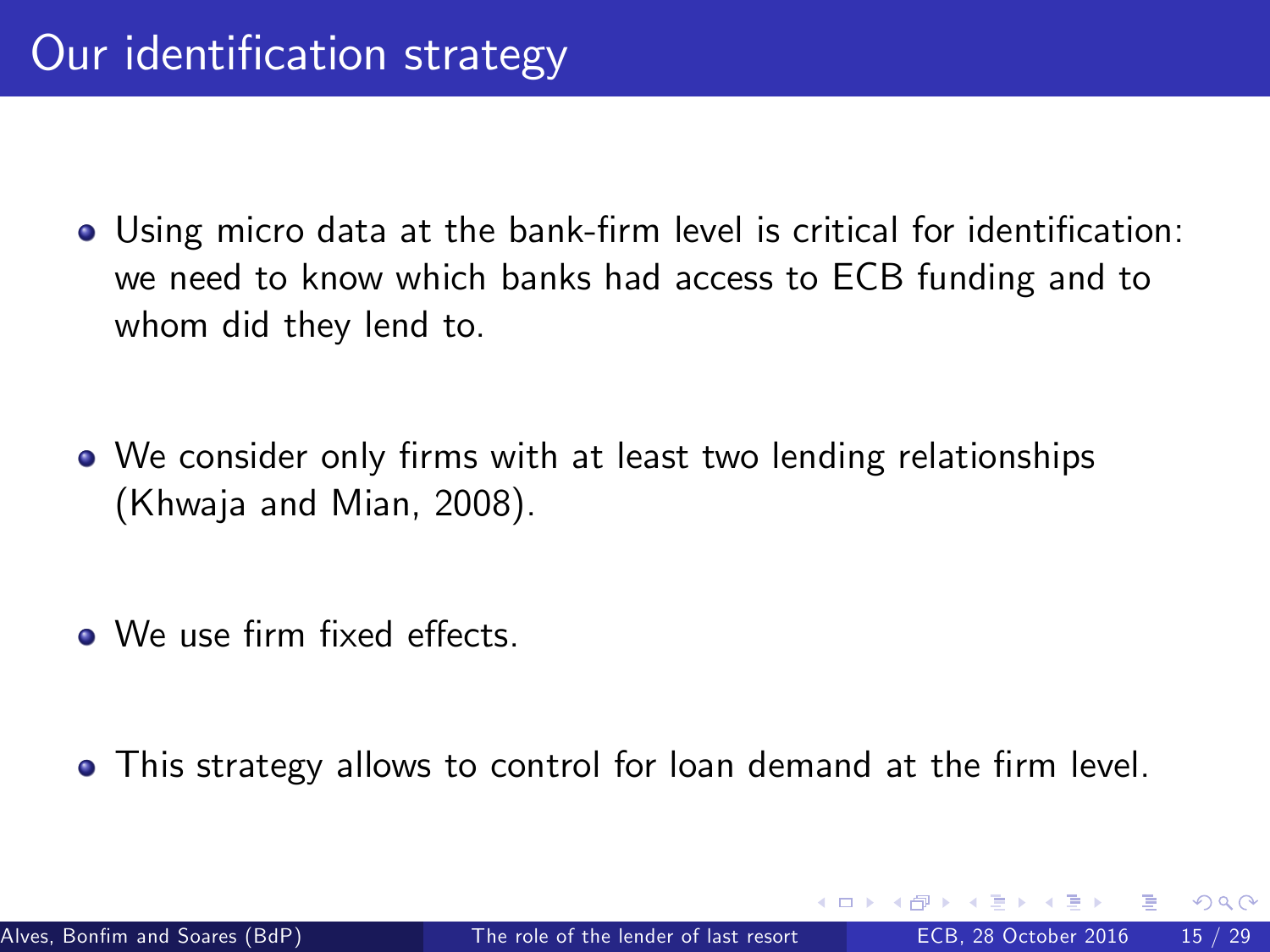#### An attempt to estimate the broad effect of LLR

Dependent variable:  $loan\_growth_{ii}$ 

|                                                                                                                                                             | (1)         | (2)         | (3)        | (4)         | (5)        |
|-------------------------------------------------------------------------------------------------------------------------------------------------------------|-------------|-------------|------------|-------------|------------|
| $\overline{\triangle ECB}$ funding <sub>jT-4</sub>                                                                                                          | $-0.0263$   | 0.0457      | $-0.118$   | $-0.169$    | $-0.328$   |
|                                                                                                                                                             | (0.352)     | (0.366)     | (0.329)    | (0.388)     | (0.298)    |
| $Ln($ assets $)_{iT=9}$                                                                                                                                     |             |             | $-1.091$   | $-1.300$    | $-0.263$   |
|                                                                                                                                                             |             |             | (1.550)    | (1.788)     | (1.316)    |
| Loan-to-dep <sub>iT-9</sub>                                                                                                                                 |             |             | $-0.0747*$ | $-0.0905**$ | $-0.0243$  |
|                                                                                                                                                             |             |             | (0.0370)   | (0.0420)    | (0.0317)   |
| Liq ratio $_{iT=9}$                                                                                                                                         |             |             | $0.334*$   | 0.343       | 0.205      |
|                                                                                                                                                             |             |             | (0.186)    | (0.220)     | (0.165)    |
| Solv ratio $_{jT-9}$                                                                                                                                        |             |             | $0.552***$ | $0.578***$  | $0.423***$ |
|                                                                                                                                                             |             |             | (0.0808)   | (0.0946)    | (0.0680)   |
| Constant                                                                                                                                                    | $-10.83***$ | $-11.32***$ | 17.71      | 25.03       | $-5.596$   |
|                                                                                                                                                             | (3.614)     | (3.541)     | (37.98)    | (43.17)     | (33.08)    |
| Firm FE                                                                                                                                                     | N           | Y           | Y          | Y           | N          |
| Unused credit lines                                                                                                                                         | Υ           | Y           | Y          | N           | Y          |
| Relationships                                                                                                                                               | Multiple    | Multiple    | Multiple   | Multiple    | All        |
| <b>Banks</b>                                                                                                                                                | 29          | 29          | 29         | 29          | 29         |
| Firms                                                                                                                                                       | 72 772      | 72 772      | 68 378     | 66 266      | 180 974    |
| N obs                                                                                                                                                       | 182,685     | 182,685     | 178,291    | 159,417     | 316,279    |
| $Prob$ >F                                                                                                                                                   | 0.9409      | 0.9016      | 0.0000     | 0.0000      | 0.0000     |
| Note: $* = \frac{1}{2}$ plantificance at 10 nor cent: $** = \frac{1}{2}$ plantificance at $5$ nor cent: $*** = \frac{1}{2}$ particles and $* = \frac{1}{2}$ |             |             |            |             |            |

Note: \* significance at 10 per cent; \*\* significance at 5 per cent; [\\*\\*\\*](#page-14-0) si[gni](#page-16-0)fic[anc](#page-15-0)[e](#page-16-0) [at 1](#page-0-0) [per](#page-28-0) [cent](#page-0-0)[.](#page-28-0)

イロト イ母 トイヨ トイヨト

э

<span id="page-15-0"></span> $QQQ$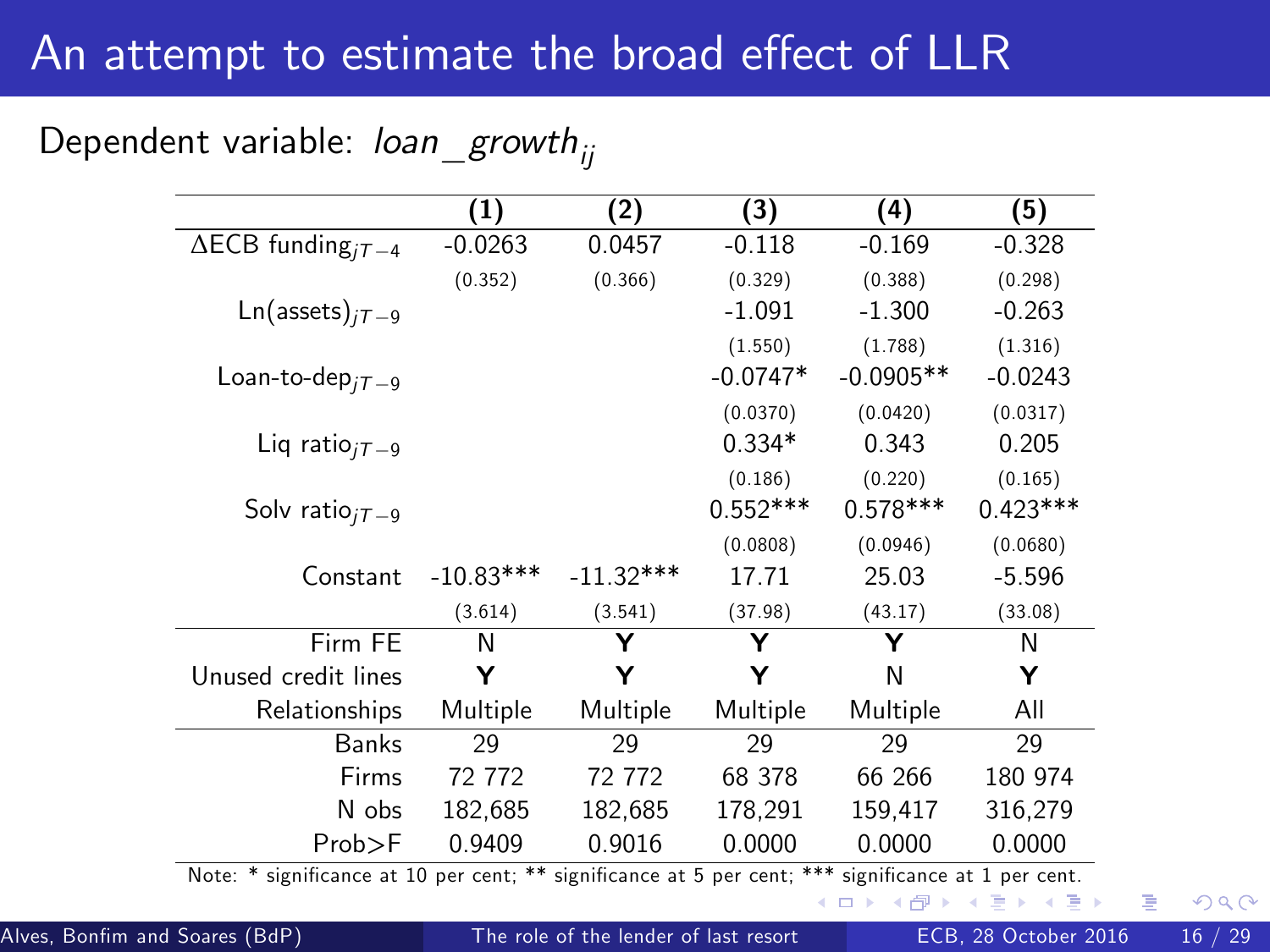|                                             | Micro    | Small    | Medium  | Large    |
|---------------------------------------------|----------|----------|---------|----------|
| $\Delta$ ECB funding <sub><i>iT</i>-4</sub> | $-0.034$ | $-0.093$ | 0.261   | $-0.300$ |
|                                             | (0.352)  | (0.348)  | (0.324) | (0.546)  |
| Clustered s.e.                              | bank     | bank     | bank    | bank     |
| Firm fixed effects                          | Υ        | Υ        | Υ       | Υ        |
| Bank variables                              | Υ        | Υ        | Υ       | Υ        |
| Unused credit lines                         | Υ        | Υ        | Υ       | Υ        |
| Observations                                | 77,350   | 52,413   | 16,402  | 3,720    |
| Banks                                       | 25       | 26       | 28      | 26       |
| Firms                                       | 33,030   | 18,101   | 4,115   | 778      |

Note: \* significance at 10 per cent; \*\* significance at 5 per cent; \*\*\* significance at 1 per cent.

<span id="page-16-0"></span> $\rightarrow$ 

**K ロ ト イ ト**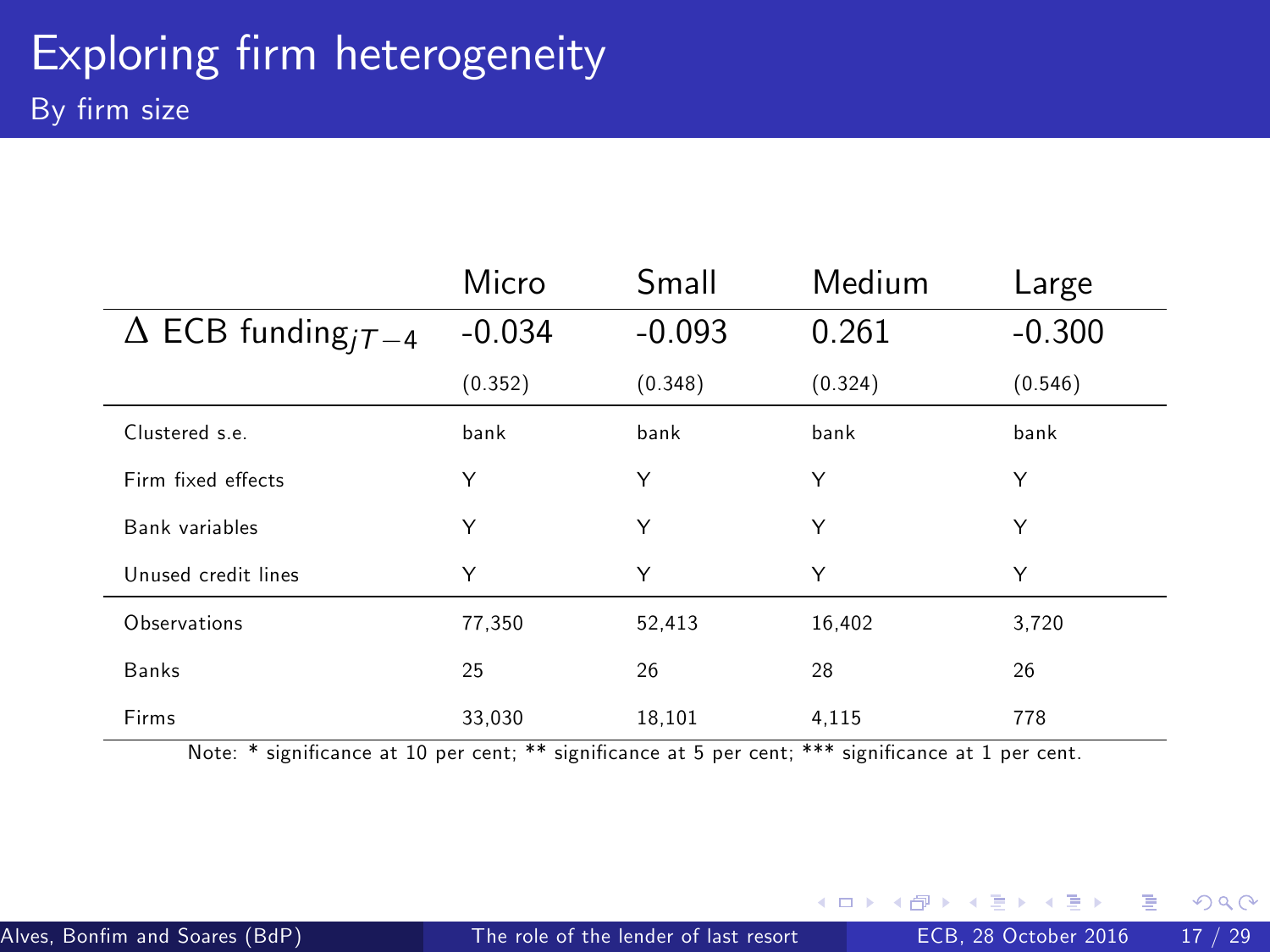|                                             | Short-term | Long-term |
|---------------------------------------------|------------|-----------|
| $\Delta$ ECB funding <sub><i>iT</i>-4</sub> | $-0.225$   | $-0.075$  |
|                                             | (0.870)    | (0.282)   |
| Clustered s.e.                              | bank       | bank      |
| Firm fixed effects                          | Υ          | Υ         |
| Bank variables                              | Υ          | Υ         |
| Unused credit lines                         | Υ          | Υ         |
| Observations                                | 47,415     | 77,477    |
| <b>Banks</b>                                | 25         | 26        |
| Firms                                       | 32.736     | 47.739    |

Note: \* significance at 10 per cent; \*\* significance at 5 per cent; \*\*\* significance at 1 per cent.

 $\sim$ 

→ 何 ▶

4 0 8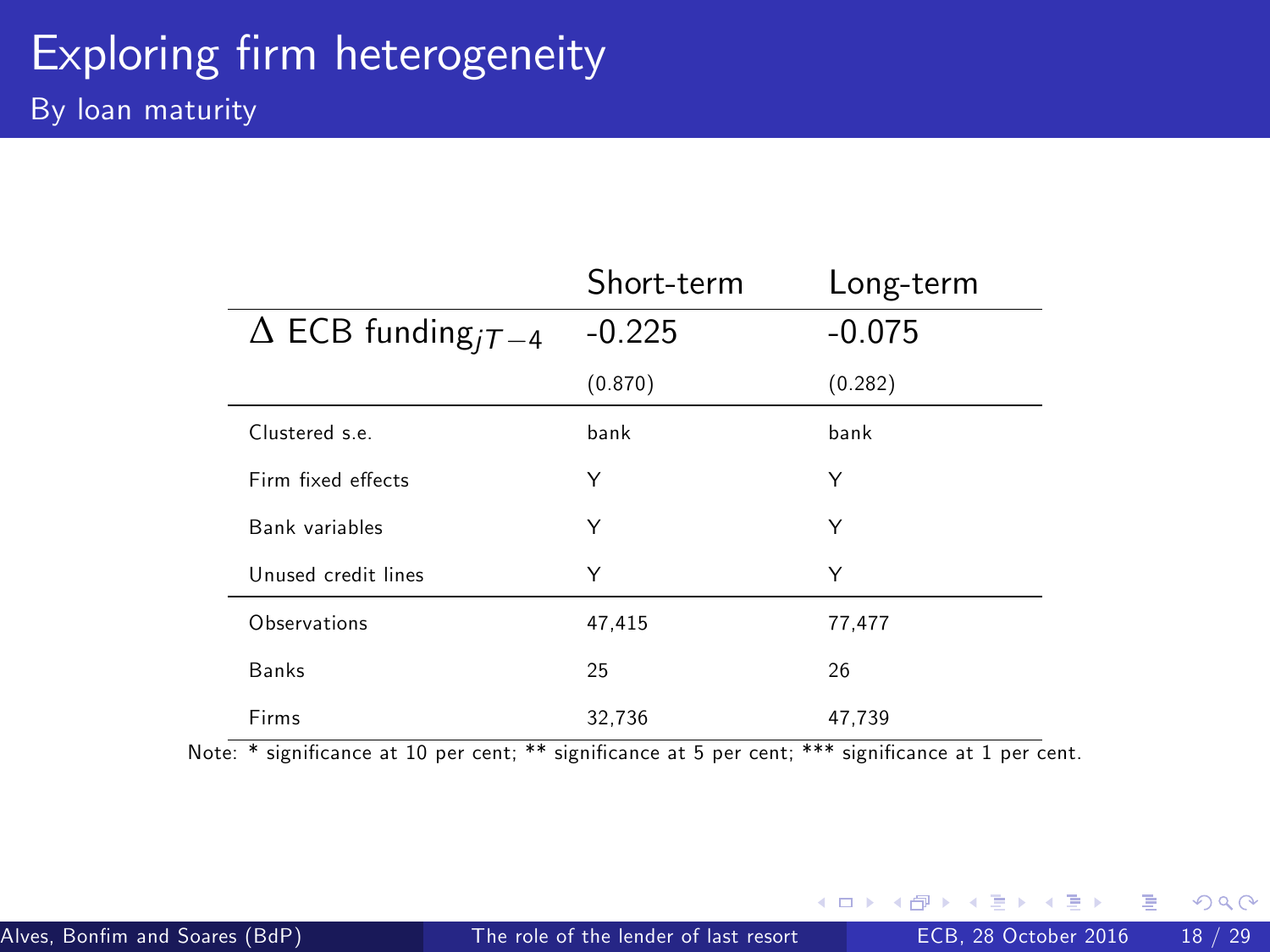|                                             | No default | Default  |
|---------------------------------------------|------------|----------|
| $\Delta$ ECB funding <sub><i>iT</i>-4</sub> | $-0.037$   | $-0.397$ |
|                                             | (0.335)    | (0.518)  |
| Clustered s.e.                              | bank       | bank     |
| Firm fixed effects                          | Υ          | Υ        |
| <b>Bank variables</b>                       | Υ          | Υ        |
| Unused credit lines                         | Υ          | Υ        |
| Observations                                | 139,184    | 39,107   |
| Banks                                       | 29         | 26       |
| Firms                                       | 52.944     | 15.504   |

Note: \* significance at 10 per cent; \*\* significance at 5 per cent; \*\*\* significance at 1 per cent.

4 0 8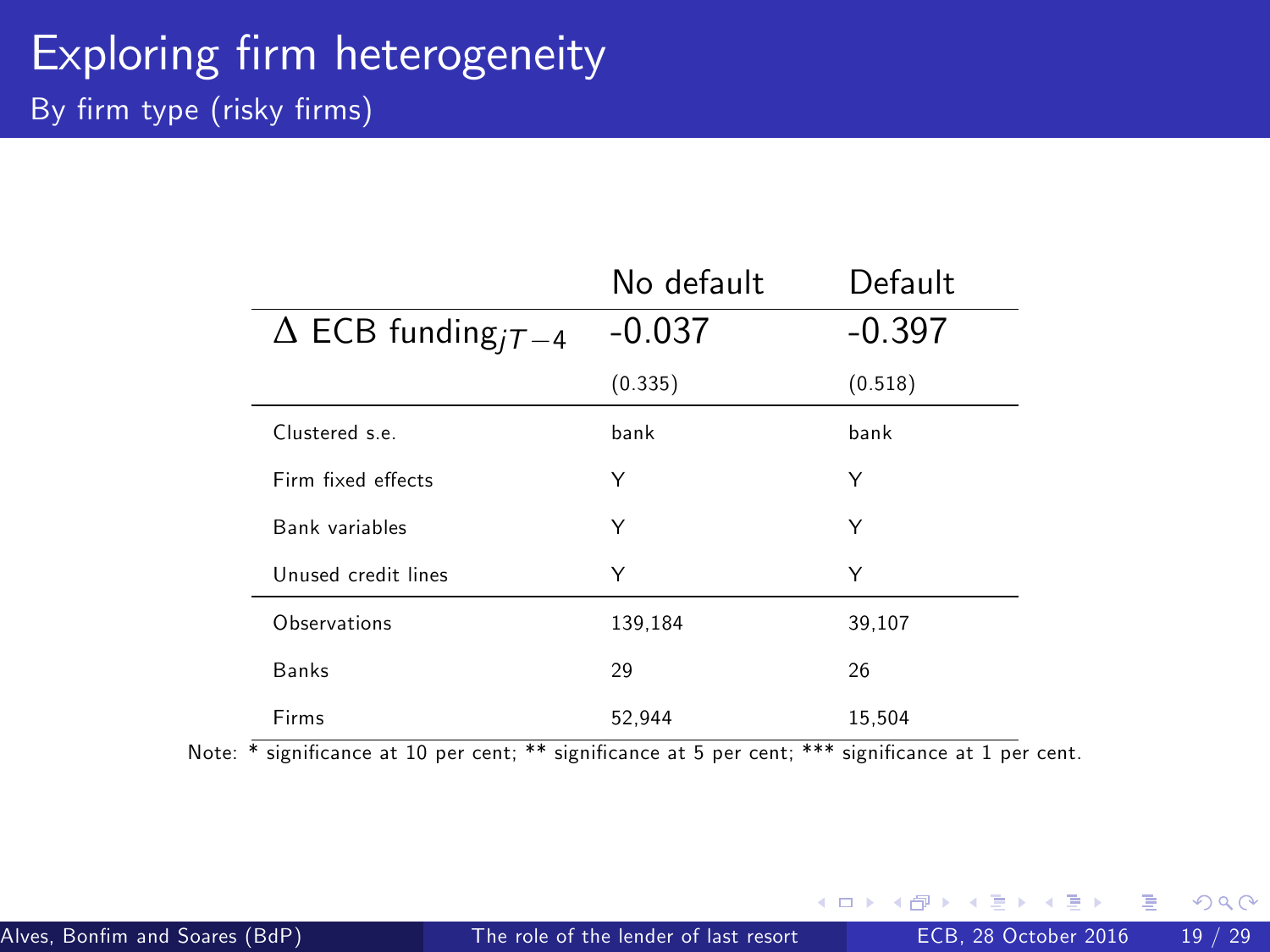|                                         | Big 5    |     | Others   |
|-----------------------------------------|----------|-----|----------|
| $\Delta$ ECB funding <sub>i</sub> $T-4$ | $-2.244$ | *** | $-0.203$ |
|                                         | (0.151)  |     | (0.165)  |
| Clustered s.e.                          | bank     |     | bank     |
| Firm fixed effects                      | Υ        |     | Υ        |
| Bank variables                          | Υ        |     | Υ        |
| Unused credit lines                     | Υ        |     | Υ        |
| Observations                            | 89,672   |     | 34,018   |
| <b>Banks</b>                            | 5        |     | 24       |
| Firms                                   | 37.863   |     | 14.248   |

Note: \* significance at 10 per cent; \*\* significance at 5 per cent; \*\*\* significance at 1 per cent..

 $\sim$ 

 $\rightarrow$ 

4 0 8

画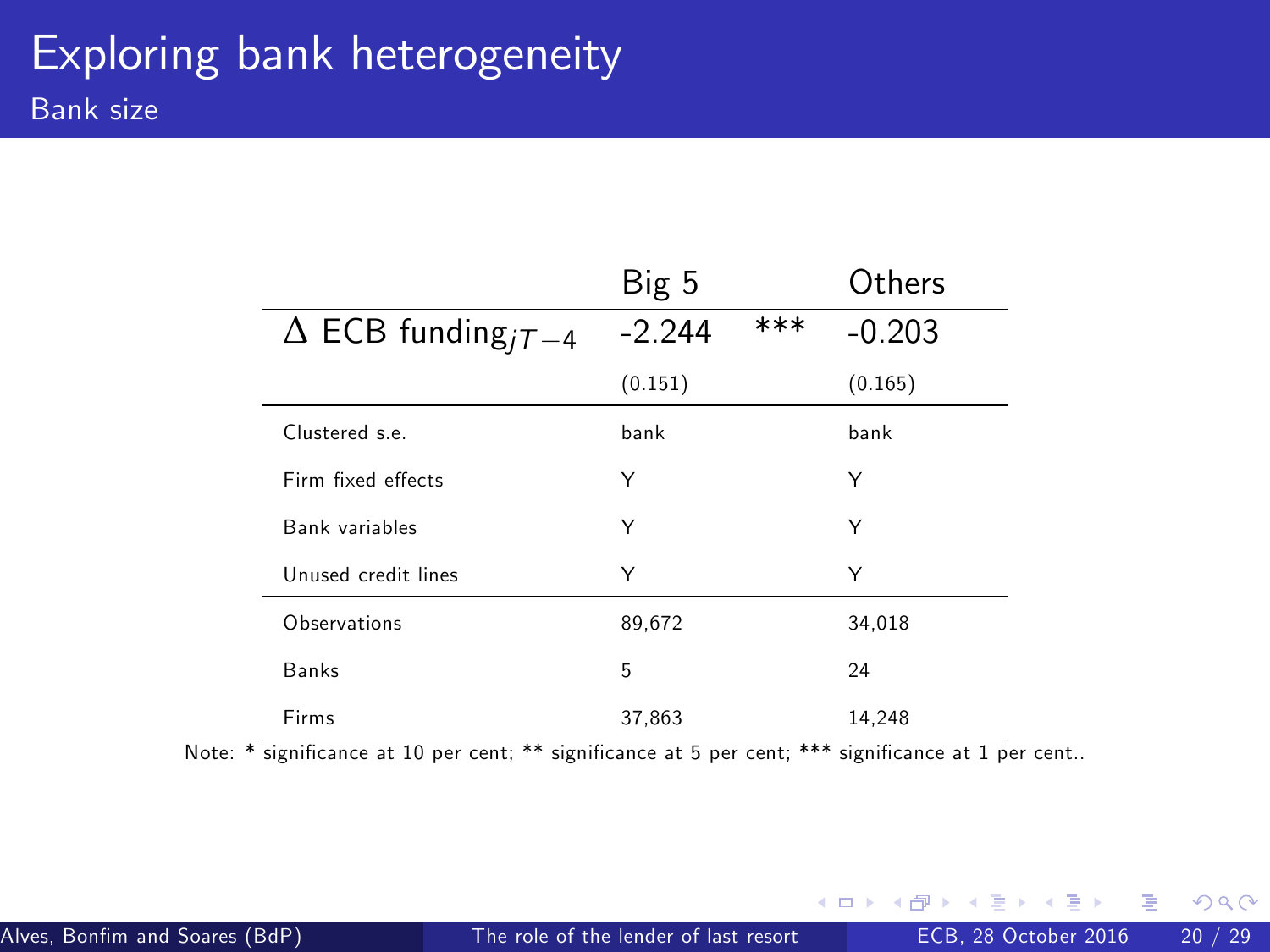|                                             | Low capital | High capital |     |
|---------------------------------------------|-------------|--------------|-----|
| $\Delta$ ECB funding <sub><i>iT</i>-4</sub> | 0.466       | $-1.876$     | *** |
|                                             | (0.293)     | (0.458)      |     |
| Clustered s.e.                              | bank        | bank         |     |
| Firm fixed effects                          | Υ           | Υ            |     |
| Bank variables                              | Υ           | Υ            |     |
| Unused credit lines                         | Υ           | Υ            |     |
| Observations                                | 47,525      | 43,516       |     |
| Banks                                       | 15          | 12           |     |
| Firms                                       | 19,917      | 19,925       |     |

Note: \* significance at 10 per cent; \*\* significance at 5 per cent; \*\*\* significance at 1 per cent..

 $\sim$  $-4$ 

4 0 8 → 母  $\rightarrow$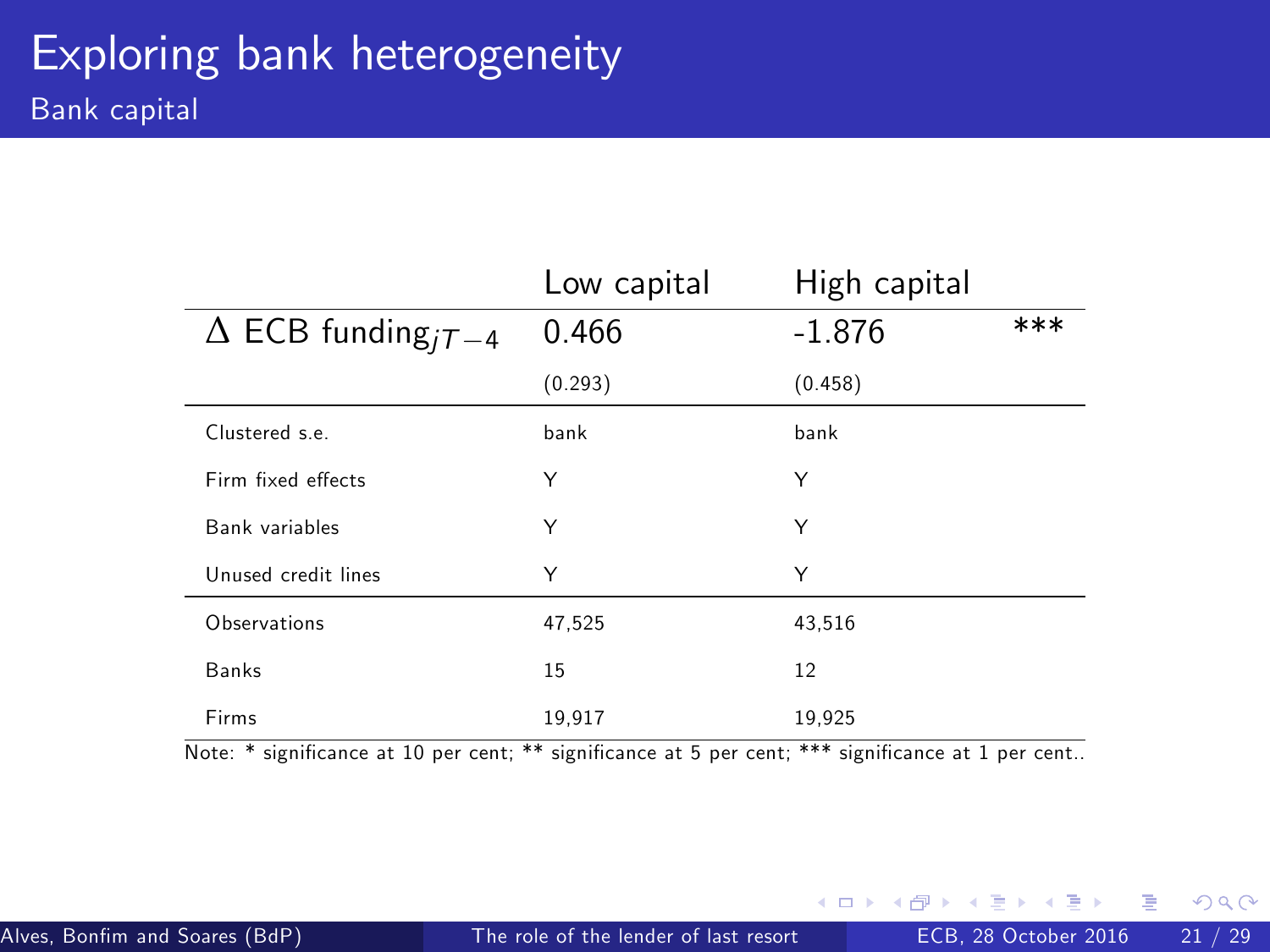|                          | Low LTD  |   | High LTD | Low lig gap |       | High liq gap |
|--------------------------|----------|---|----------|-------------|-------|--------------|
| $\Delta$ ECB fund $iT-4$ | $-0.736$ | * | $-0.381$ | $-2.203$    | $***$ | 0.987        |
|                          | (0.382)  |   | (0.346)  | (0.974)     |       | (0.708)      |
| Clustered s.e.           | bank     |   | bank     | bank        |       | bank         |
| Firm fixed effects       | Υ        |   | Υ        | Y           |       | Υ            |
| Bank variables           | Υ        |   | Υ        | Υ           |       | Υ            |
| Unused credit lines      | Υ        |   | Υ        | Υ           |       | Υ            |
| Observations             | 37,837   |   | 55,528   | 52,516      |       | 40.254       |
| Banks                    | 12       |   | 15       | 14          |       | 14           |
| Firms                    | 16,262   |   | 24,310   | 23,277      |       | 17,392       |

Note: \* significance at 10 per cent; \*\* significance at 5 per cent; \*\*\* significance at 1 per cent..

 $\sim$ 

**← ロ → → ← 何 →** 

画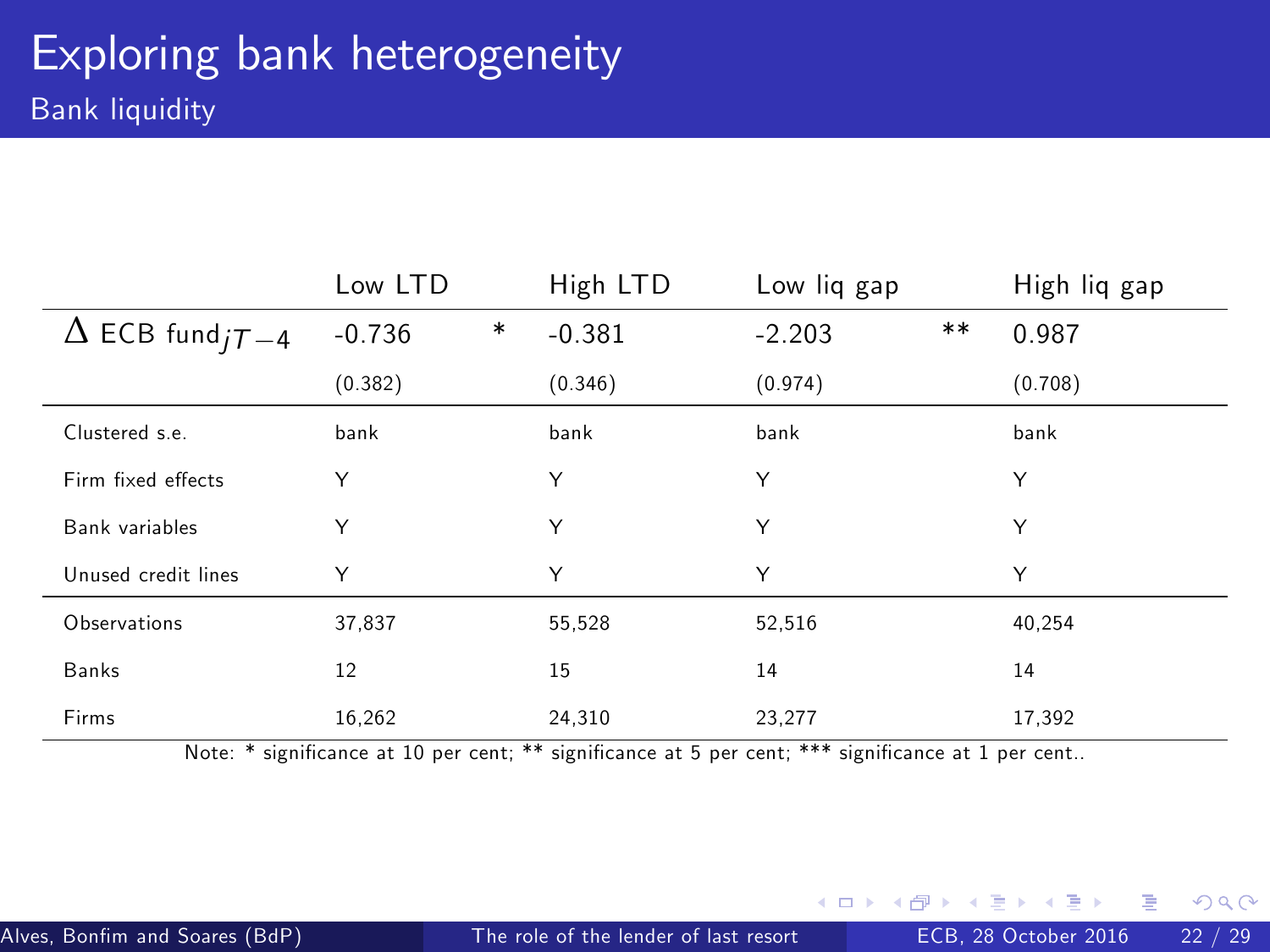# Exploring bank heterogeneity

Collateral eligible for ECB operations

|                                          | Low collateral |     | High collateral |     |
|------------------------------------------|----------------|-----|-----------------|-----|
| $\Delta$ ECB fund <sub><i>iT</i>-4</sub> | $-1.185$       | *** | 1.365           | *** |
|                                          | (0.367)        |     | (0.228)         |     |
| Clustered s.e.                           | bank           |     | bank            |     |
| Firm fixed effects                       | Υ              |     | Υ               |     |
| Bank variables                           | Υ              |     | Υ               |     |
| Unused credit lines                      | Υ              |     | Υ               |     |
| Observations                             | 30,700         |     | 48,287          |     |
| Banks                                    | 15             |     | 12              |     |
| Firms                                    | 13,585         |     | 20,972          |     |

Note: \* significance at 10 per cent; \*\* significance at 5 per cent; \*\*\* significance at 1 per cent..

 $\leftarrow$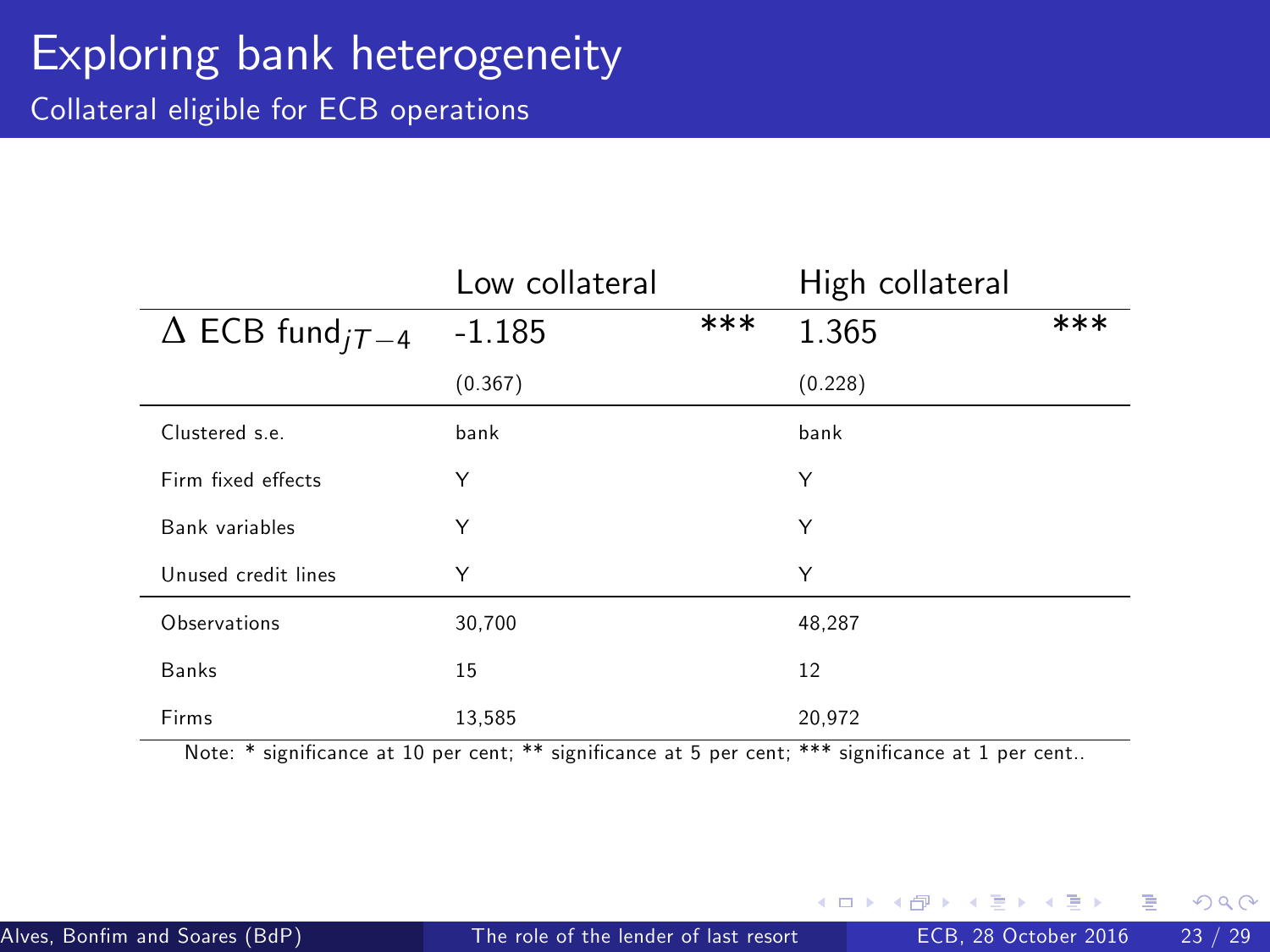- **ECB funding may be an endogenous choice**
- Alternative specification: what was the effect of the negative shock on banks' lending to firms?

$$
\Delta \text{loan}_{ijT} = c + \alpha_i + \beta_1 \Delta \text{Securities}_{jT-4} + \delta X_{jT-9} + \varepsilon_{ijT}
$$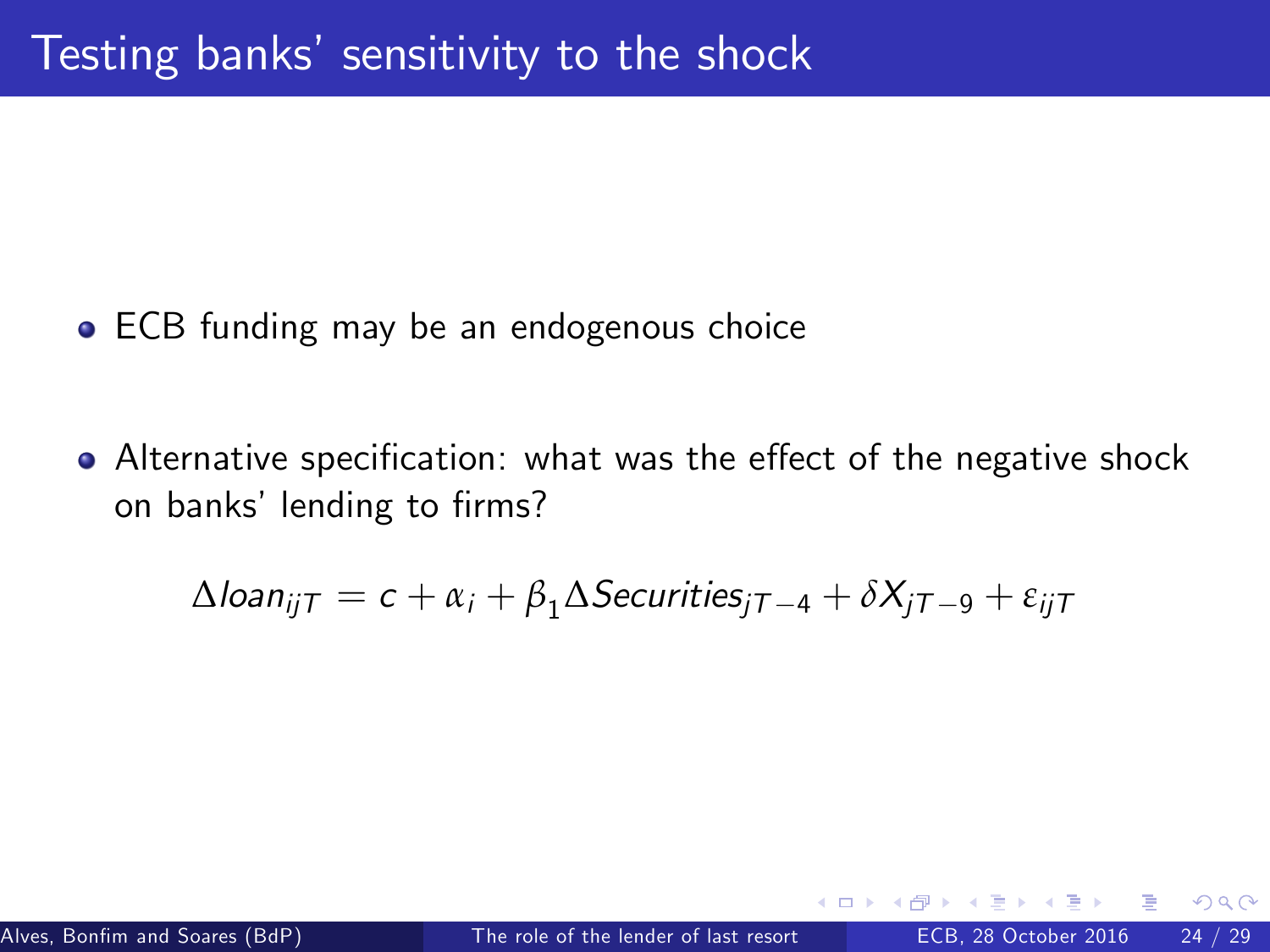#### Testing banks' sensitivity to the shock

|                                                        | (1)        | (2)        | (3)       |
|--------------------------------------------------------|------------|------------|-----------|
| $\overline{\Delta \text{Security}}$                    | 0.0141     | 0.0002     | $-0.0646$ |
|                                                        | (0.281)    | (0.295)    | (0.326)   |
| $\Delta$ ECB funding <sub>i</sub> $\tau$ <sub>-4</sub> |            | $-0.101$   |           |
|                                                        |            | (0.341)    |           |
| Liq gap $_{jT-9}$                                      |            |            | 0.443     |
|                                                        |            |            | (0.401)   |
| $Ln($ assets $)_{iT=9}$                                | $-1.871$   | $-1.665$   | $-0.644$  |
|                                                        | (1.738)    | (1.805)    | (1.742)   |
| $\mathsf{Loan}\text{-to-dep}_{iT-9}$                   | $-0.0729$  | $-0.0692$  | $-0.0622$ |
|                                                        | (0.0465)   | (0.0476)   | (0.0463)  |
| Liq ratio $_{iT=9}$                                    | $0.357*$   | 0.351      | $0.379**$ |
|                                                        | (0.196)    | (0.206)    | (0.172)   |
| Solv ratio $_{iT-9}$                                   | $0.567***$ | $0.567***$ | 0.358     |
|                                                        | (0.132)    | (0.129)    | (0.252)   |
| Constant                                               | 35.07      | 30.20      | 6.277     |
|                                                        | (43.19)    | (43.84)    | (42.07)   |
| Banks                                                  | 18         | 18         | 18        |
| Firms                                                  | 68 260     | 68 260     | 68 260    |
| N obs                                                  | 172,333    | 172,333    | 172,333   |
| $Prob$ >F                                              | 0.0000     | 0.0000     | 0.0000    |

4 0 8

 $299$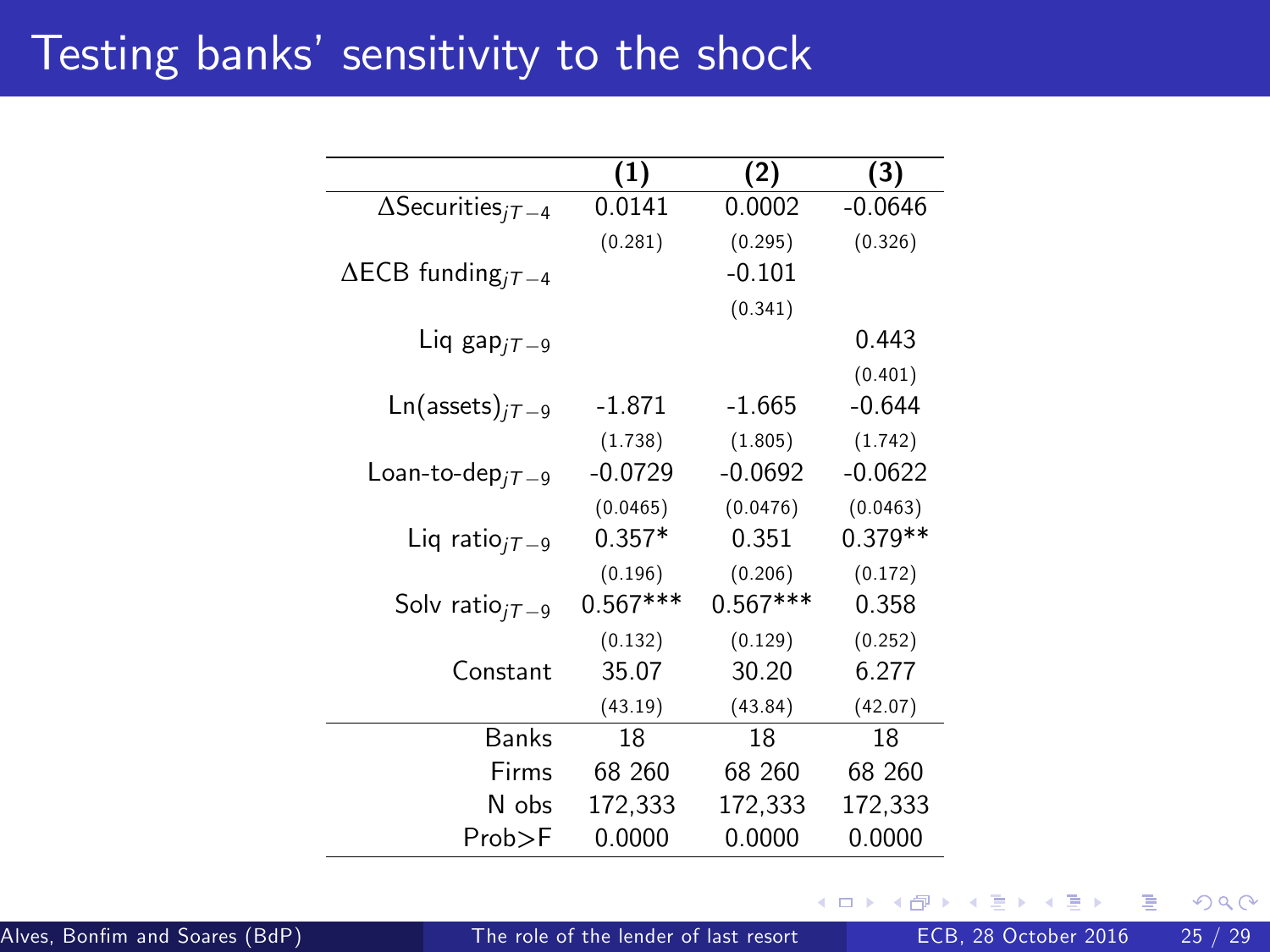$$
Y_{it} = c + \alpha_i + \beta_1 \text{securities}_{it-3} + \beta_2 X_{it-12} + t + \varepsilon_{it}
$$

Where  $Y_{it}$  can be either:

- total bank assets
- total loans to firms (including credit lines)

 $X_{it}$  are bank variables (liquidity and solvency ratios); t is a time trend.

What if...?

$$
Y_{it} = c + \alpha_i + \beta_1 (securities + ECB funding)_{it-3} + \beta_2 X_{it-12} + t + \varepsilon_{it}
$$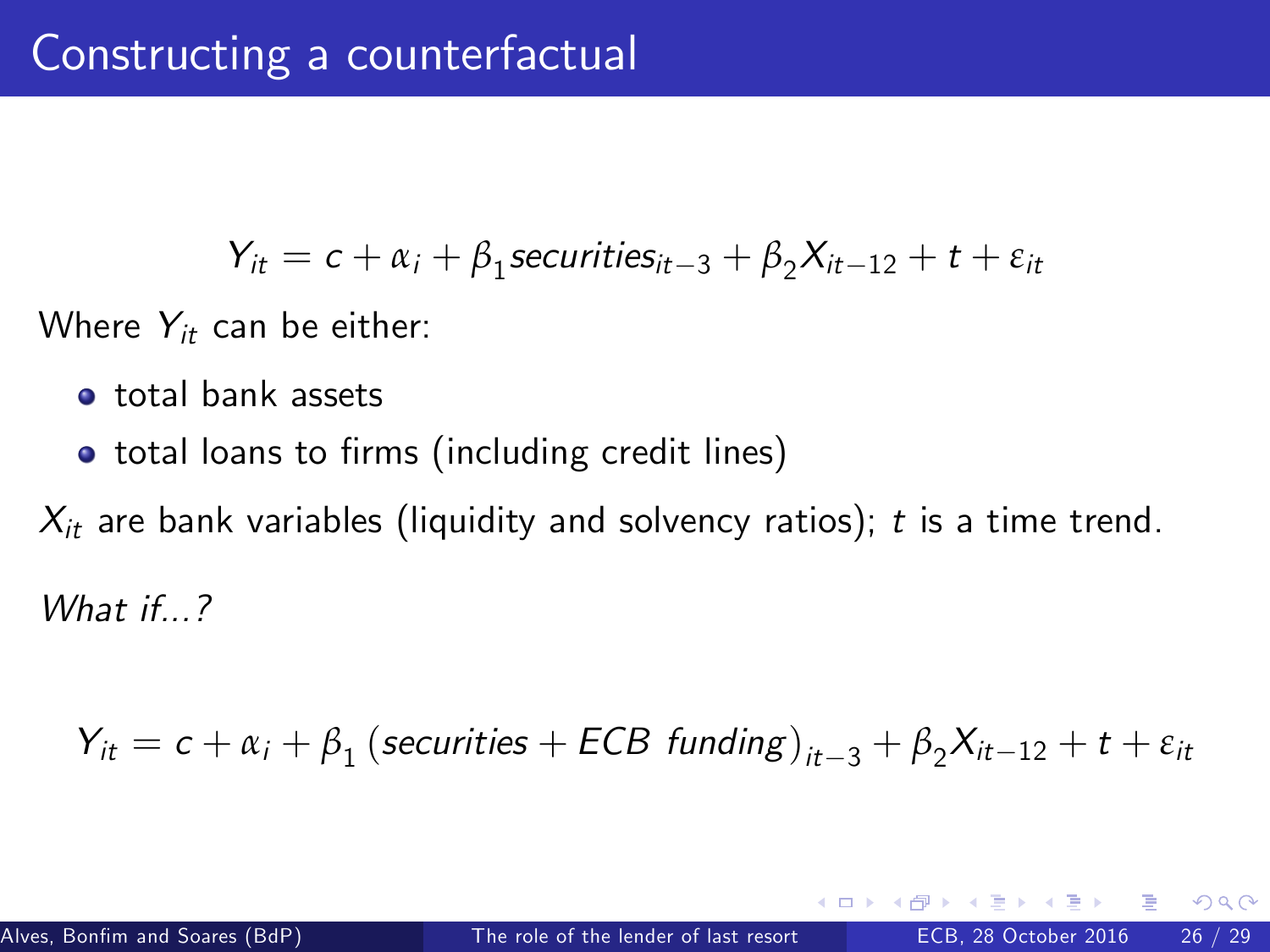|                  |                                                                                                     |          |        |      | $Y_{it} =$ Loans $\circ$ bs.   $Y_{it} =$ Assets |     | Obs. |
|------------------|-----------------------------------------------------------------------------------------------------|----------|--------|------|--------------------------------------------------|-----|------|
| Before the shock | securities $t_{t-3}$                                                                                | 0.555    | ***    | 1032 | 1.597                                            | *** | 1031 |
| 2005-09          | $sec + ECB_{t-3}$                                                                                   | 0.480    | ***    | 864  | 1.444                                            | *** | 864  |
| After the shock  | securities $_{t=3}$                                                                                 | $-0.112$ | $***$  | 436  | 0.054                                            |     | 436  |
| 2010-11          | $sec + ECB_{t-3}$                                                                                   | $-0.110$ | $\ast$ | 427  | 0.352                                            | *** | 427  |
|                  | Note: * significance at 10 per cent; ** significance at 5 per cent; *** significance at 1 per cent. |          |        |      |                                                  |     |      |

 $\leftarrow$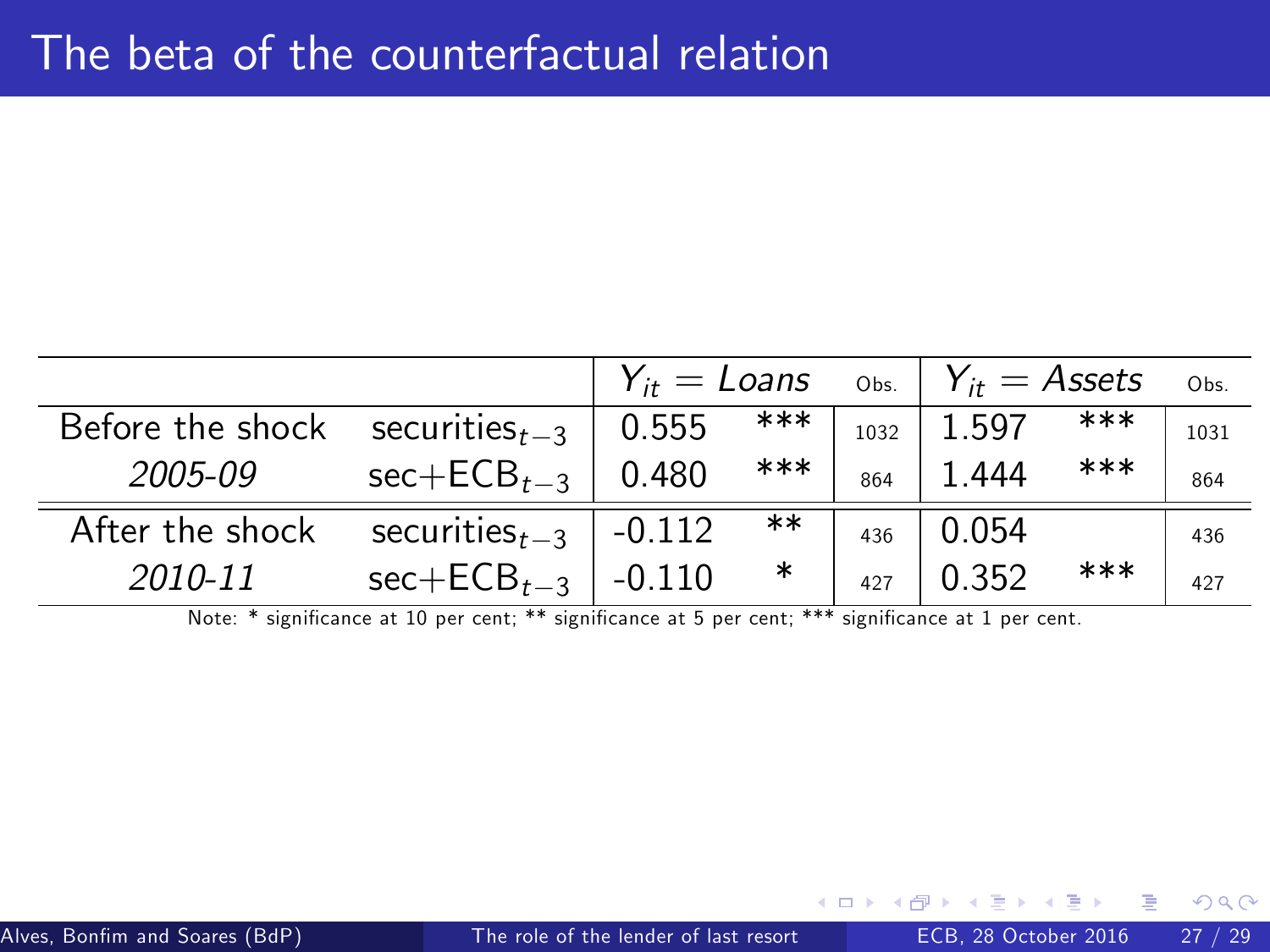Did the money go somewhere else?

Panel data regression at bank level:

Sov assets<sub>it</sub> =  $c + \alpha_i + \beta_1$ ECB funding<sub>it-3</sub> +  $\beta_2 X_{it-12} + t + \varepsilon_{it}$ 

| $ECB$ funding <sub>it-3</sub> | Sov assets $_{it}$ | Obs. |
|-------------------------------|--------------------|------|
| 2005-09                       | 0.027              | 705  |
| 2010-11                       | ***<br>0.204       | 331  |

Note: \* significance at 10 per cent; \*\* significance at 5 per cent; \*\*\* significance at 1 per cent.

 $200$